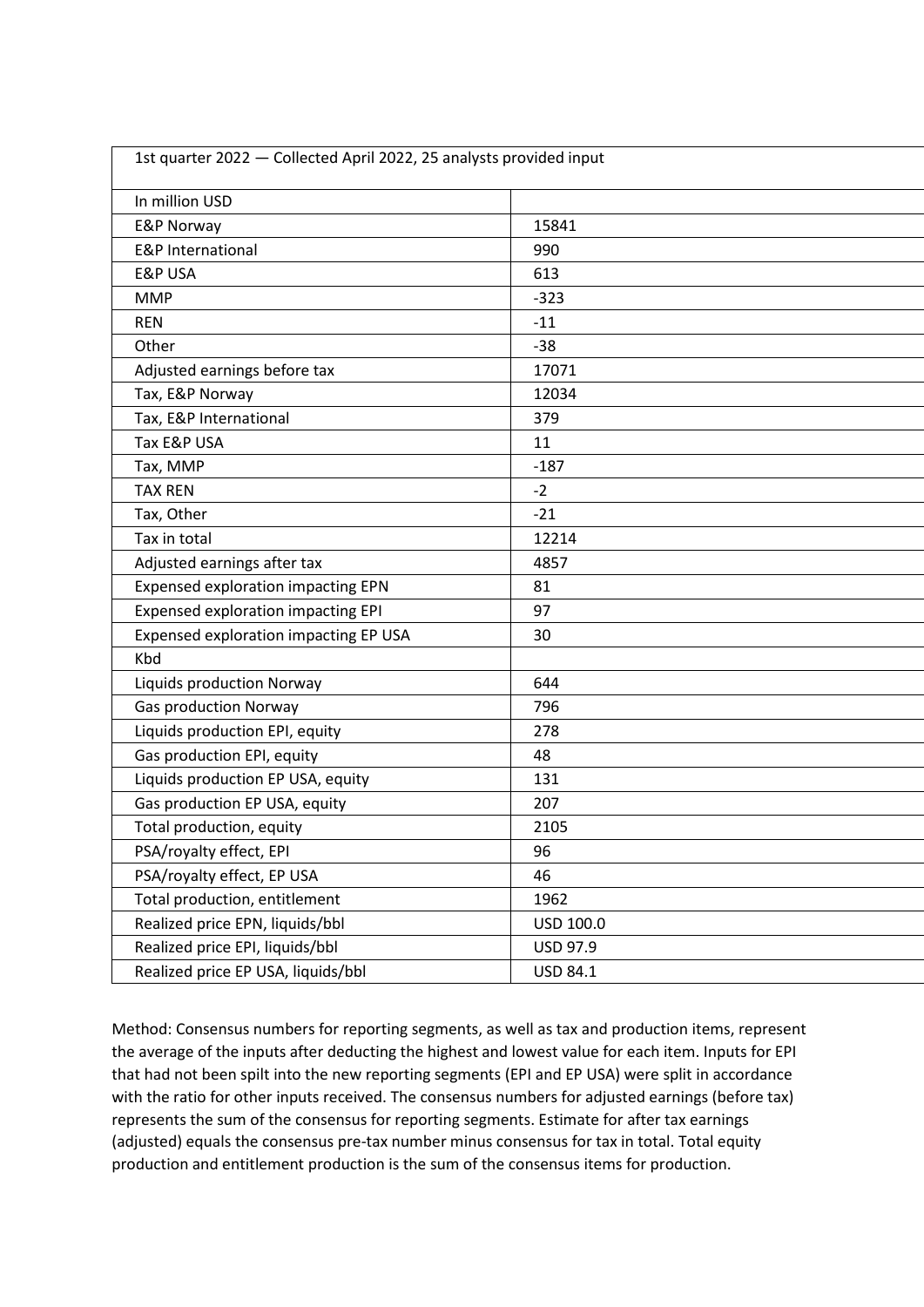| 4th quarter 2021 — Collected December 2021, 23 analysts provided input |                 |  |  |  |
|------------------------------------------------------------------------|-----------------|--|--|--|
| In million USD                                                         |                 |  |  |  |
| <b>E&amp;P Norway</b>                                                  | 13309           |  |  |  |
| E&P International                                                      | 719             |  |  |  |
| E&P USA                                                                | 405             |  |  |  |
| <b>MMP</b>                                                             | $-1181$         |  |  |  |
| <b>REN</b>                                                             | $-15$           |  |  |  |
| <b>Other</b>                                                           | $-28$           |  |  |  |
| Adjusted earnings before tax                                           | 13209           |  |  |  |
| Tax, E&P Norway                                                        | 9973            |  |  |  |
| Tax, E&P International                                                 | 286             |  |  |  |
| Tax E&P USA                                                            | 0               |  |  |  |
| Tax, MMP                                                               | -696            |  |  |  |
| <b>TAX REN</b>                                                         | $-1$            |  |  |  |
| Tax, Other                                                             | -9              |  |  |  |
| Tax in total                                                           | 9553            |  |  |  |
| Adjusted earnings after tax                                            | 3656            |  |  |  |
| <b>Expensed exploration impacting EPN</b>                              | 98              |  |  |  |
| <b>Expensed exploration impacting EPI</b>                              | 101             |  |  |  |
| <b>Expensed exploration impacting EP USA</b>                           | 35              |  |  |  |
| Kbd                                                                    |                 |  |  |  |
| Liquids production Norway                                              | 661             |  |  |  |
| Gas production Norway                                                  | 752             |  |  |  |
| Liquids production EPI, equity                                         | 300             |  |  |  |
| Gas production EPI, equity                                             | 56              |  |  |  |
| Liquids production EP USA, equity                                      | 132             |  |  |  |
| Gas production EP USA, equity                                          | 217             |  |  |  |
| Total production, equity                                               | 2119            |  |  |  |
| PSA/royalty effect, EPI                                                | 90              |  |  |  |
| PSA/royalty effect, EP USA                                             | 53              |  |  |  |
| Total production, entitlement                                          | 1976            |  |  |  |
| Realized price EPN, liquids/bbl                                        | <b>USD 77.1</b> |  |  |  |
| Realized price EPI, liquids/bbl                                        | USD 76.2        |  |  |  |
| Realized price EP USA, liquids/bbl                                     | <b>USD 66.7</b> |  |  |  |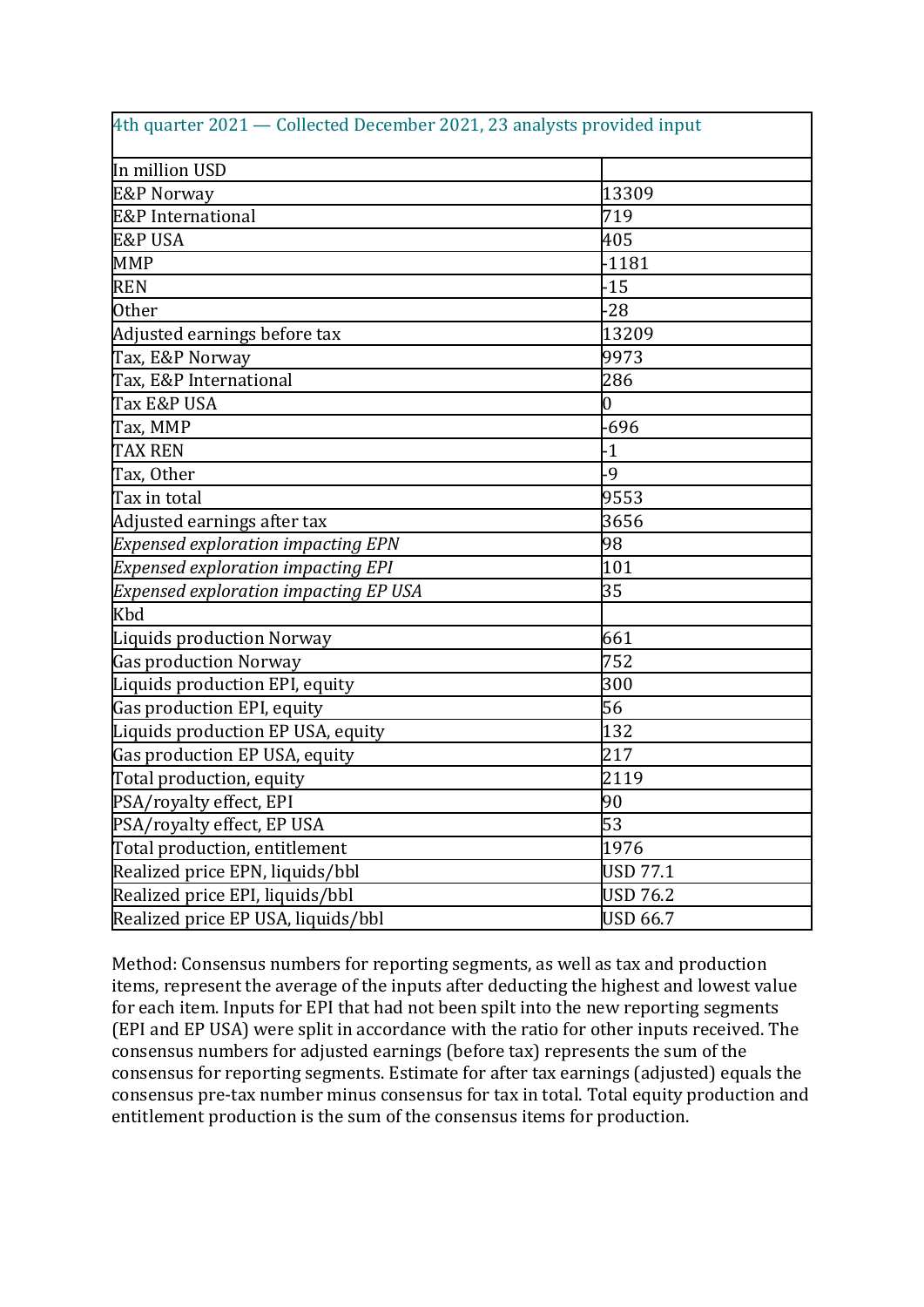| 3RD QUARTER 2021 — COLLECTED OCTOBER 2021, 25 ANALYSTS PROVIDED INPUT |                 |
|-----------------------------------------------------------------------|-----------------|
| In million USD                                                        |                 |
| <b>E&amp;P Norway</b>                                                 | 6670            |
| E&P International                                                     | 580             |
| <b>E&amp;P USA</b>                                                    | 274             |
| <b>MMP</b>                                                            | 890             |
| <b>REN</b>                                                            | $-12$           |
| <b>Other</b>                                                          | $-47$           |
| Adjusted earnings before tax                                          | 8355            |
| Tax, E&P Norway                                                       | 4851            |
| Tax, E&P International                                                | 227             |
| Tax E&P USA                                                           |                 |
| Tax, MMP                                                              | 640             |
| <b>TAX REN</b>                                                        |                 |
| Tax, Other                                                            | -8              |
| Tax in total                                                          | 5713            |
| Adjusted earnings after tax                                           | 2642            |
| <b>Expensed exploration impacting EPN</b>                             | 98              |
| <b>Expensed exploration impacting EPI</b>                             | 100             |
| <b>Expensed exploration impacting EP USA</b>                          | 32              |
| Kbd                                                                   |                 |
| Liquids production Norway                                             | 645             |
| <b>Gas production Norway</b>                                          | 684             |
| Liquids production EPI, equity                                        | 296             |
| Gas production EPI, equity                                            | 49              |
| Liquids production EP USA, equity                                     | 127             |
| Gas production EP USA, equity                                         | 222             |
| Total production, equity                                              | 2022            |
| PSA/royalty effect, EPI                                               | 91              |
| PSA/royalty effect, EP USA                                            | 53              |
| Total production, entitlement                                         | 1879            |
| Realized price EPN, liquids/bbl                                       | <b>USD 69.3</b> |
| Realized price EPI, liquids/bbl                                       | <b>USD 69.3</b> |
| Realized price EP USA, liquids/bbl                                    | <b>USD 60.4</b> |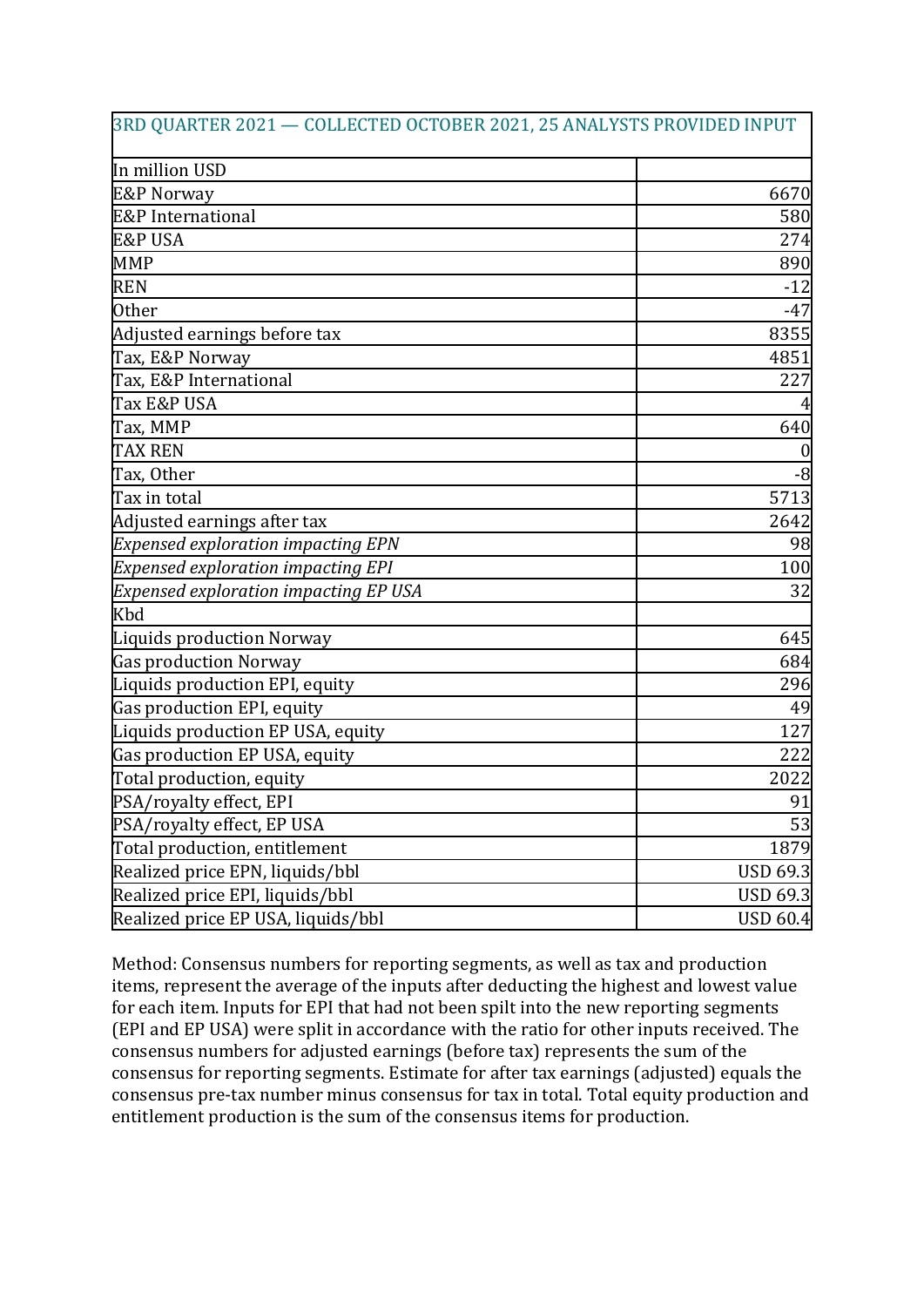| 2ND QUARTER 2021 - COLLECTED JULY 2021, 20 ANALYSTS PROVIDED INPUT |                 |
|--------------------------------------------------------------------|-----------------|
| In million USD                                                     |                 |
| <b>E&amp;P Norway</b>                                              | 4095            |
| E&P International                                                  | 416             |
| <b>E&amp;P USA</b>                                                 | 210             |
| <b>MMP</b>                                                         | 147             |
| <b>NES</b>                                                         | -5              |
| <b>Other</b>                                                       | $-37$           |
| Adjusted earnings before tax                                       | 4827            |
| Tax, E&P Norway                                                    | 2833            |
| Tax, E&P International                                             | 169             |
| Tax E&P USA                                                        | $\bf{0}$        |
| Tax, MMP                                                           | 74              |
| <b>TAX NES</b>                                                     | $-1$            |
| Tax, Other                                                         | $-8$            |
| Tax in total                                                       | 3068            |
| Adjusted earnings after tax                                        | 1758            |
| <b>Expensed exploration impacting EPN</b>                          | 72              |
| <b>Expensed exploration impacting EPI</b>                          | 107             |
| <b>Expensed exploration impacting EP USA</b>                       | 28              |
| Kbd                                                                |                 |
| Liquids production Norway                                          | 625             |
| Gas production Norway                                              | 661             |
| Liquids production EPI, equity                                     | 287             |
| Gas production EPI, equity                                         | 55              |
| Liquids production EP USA, equity                                  | 144             |
| Gas production EP USA, equity                                      | 217             |
| Total production, equity                                           | 1990            |
| PSA/royalty effect, EPI                                            | 89              |
| PSA/royalty effect, EP USA                                         | 52              |
| Total production, entitlement                                      | 1849            |
| Realized price EPN, liquids/bbl                                    | <b>USD 64.3</b> |
| Realized price EPI, liquids/bbl                                    | <b>USD 65.2</b> |
| Realized price EP USA, liquids/bbl                                 | <b>USD 57.4</b> |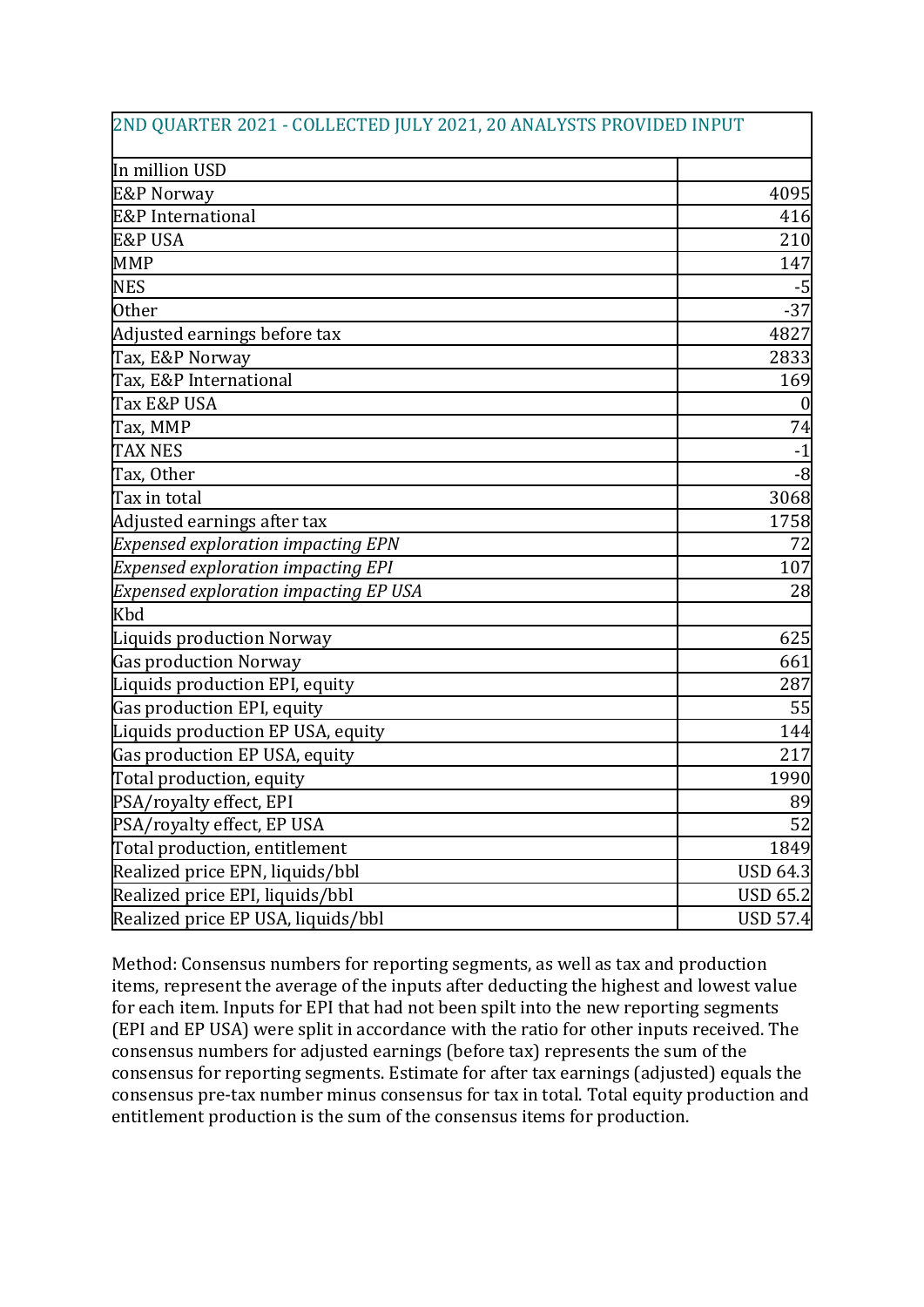| 1ST QUARTER 2021 - COLLECTED APRIL 2021, 22 ANALYSTS PROVIDED INPUT |                 |
|---------------------------------------------------------------------|-----------------|
| In million USD                                                      |                 |
| <b>E&amp;P Norway</b>                                               | 3395            |
| E&P International                                                   | 308             |
| <b>E&amp;P USA</b>                                                  | 97              |
| <b>MMP</b>                                                          | 181             |
| <b>NES</b>                                                          | 1302            |
| <b>Other</b>                                                        | -6              |
| Adjusted earnings before tax                                        | 5276            |
| Tax, E&P Norway                                                     | 2239            |
| Tax, E&P International                                              | 120             |
| Tax E&P USA                                                         | $\overline{0}$  |
| Tax, MMP                                                            | 96              |
| <b>TAX NES</b>                                                      | 31              |
| Tax, Other                                                          | -8              |
| Tax in total                                                        | 2478            |
| Adjusted earnings after tax                                         | 2798            |
| <b>Expensed exploration impacting EPN</b>                           | 85              |
| <b>Expensed exploration impacting EPI</b>                           | 110             |
| <b>Expensed exploration impacting EP USA</b>                        | 61              |
| Kbd                                                                 |                 |
| Liquids production Norway                                           | 660             |
| Gas production Norway                                               | 727             |
| Liquids production EPI, equity                                      | 292             |
| Gas production EPI, equity                                          | 58              |
| Liquids production EP USA, equity                                   | 165             |
| Gas production EP USA, equity                                       | 221             |
| Total production, equity                                            | 2123            |
| PSA/royalty effect, EPI                                             | 82              |
| PSA/royalty effect, EP USA                                          | 60              |
| Total production, entitlement                                       | 1981            |
| Realized price EPN, liquids/bbl                                     | <b>USD 56.8</b> |
| Realized price EPI, liquids/bbl                                     | <b>USD 57.4</b> |
| Realized price EP USA, liquids/bbl                                  | <b>USD 50.3</b> |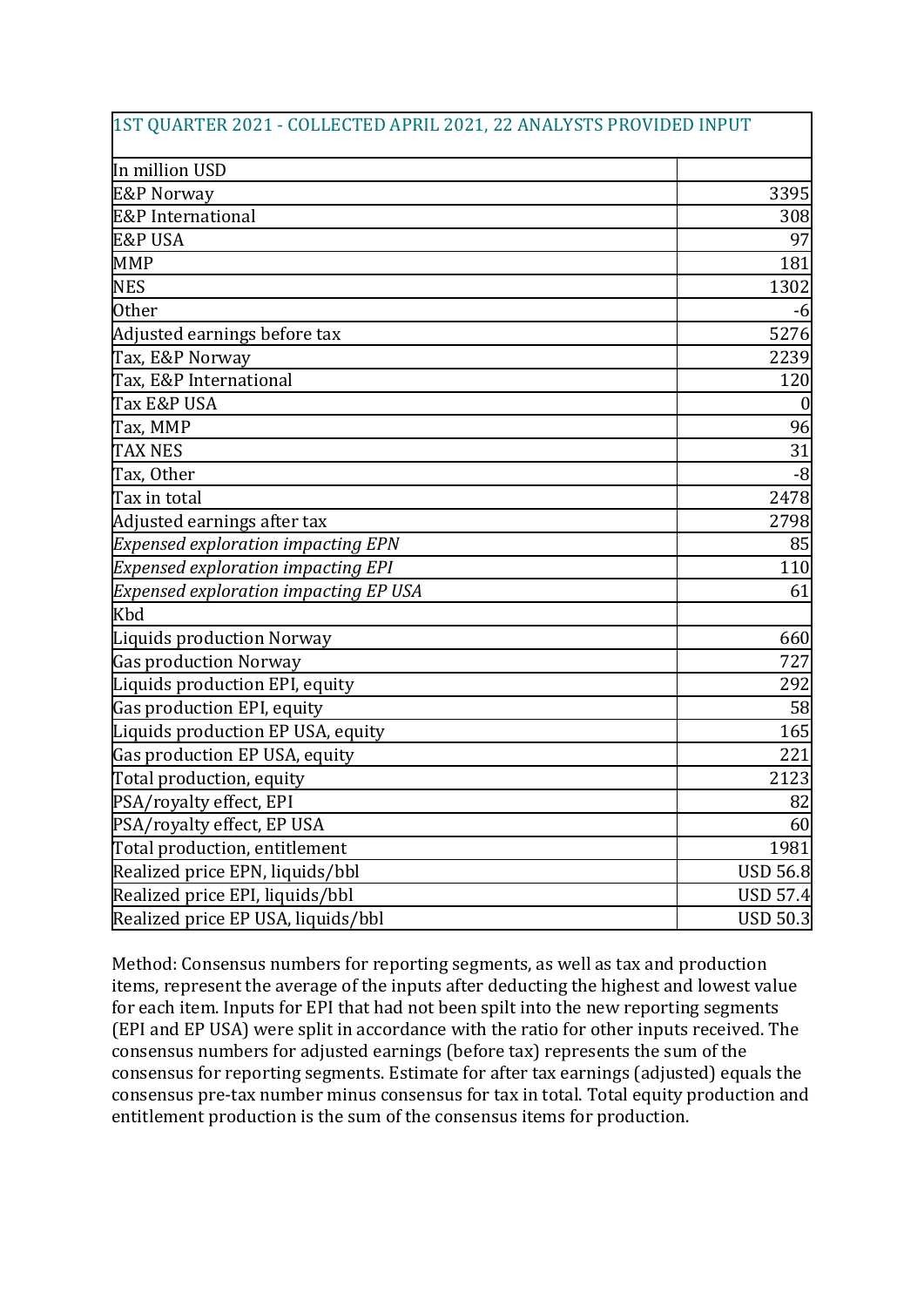| 4TH QUARTER 2020 - COLLECTED JANUARY 2021, 23 ANALYSTS PROVIDED INPUT |                 |
|-----------------------------------------------------------------------|-----------------|
| In million USD                                                        |                 |
| <b>E&amp;P Norway</b>                                                 | 1828            |
| E&P International*                                                    | $-1202*$        |
| <b>E&amp;P USA</b>                                                    | $-123$          |
| <b>MMP</b>                                                            | 277             |
| <b>Other</b>                                                          | $-18$           |
| Adjusted earnings before tax                                          | 764             |
| Tax, E&P Norway                                                       | 1104            |
| Tax, E&P International                                                | $-35$           |
| Tax E&P USA                                                           | $\overline{0}$  |
| Tax, MMP                                                              | 143             |
| Tax, Other                                                            | $-40$           |
| Tax in total                                                          | 1172            |
| Adjusted earnings after tax                                           | $-409$          |
| <b>Expensed exploration impacting EPN</b>                             | 97              |
| Expensed exploration impacting $EPI*$                                 | 1266*           |
| <b>Expensed exploration impacting EP USA</b>                          | 40              |
| Kbd                                                                   |                 |
| Liquids production Norway                                             | 636             |
| Gas production Norway                                                 | 704             |
| Liquids production EPI, equity                                        | 292             |
| Gas production EPI, equity                                            | 53              |
| Liquids production EP USA, equity                                     | 164             |
| Gas production EP USA, equity                                         | 213             |
| Total production, equity                                              | 2061            |
| PSA/royalty effect, EPI                                               | 80              |
| PSA/royalty effect, EP USA                                            | 62              |
| Total production, entitlement                                         | 1919            |
| Realized price EPN, liquids/bbl                                       | <b>USD 41.8</b> |
| Realized price EPI, liquids/bbl                                       | <b>USD 41.9</b> |
| Realized price EP USA, liquids/bbl                                    | <b>USD 34.0</b> |

\* Note that Equinor added a cost of USD 982 million to the received consensus numbers for the adjusted earning for EPI and to the "Expensed exploration impacting EPI". This to reflect the release 29 January where Equinor informed about an impairment of this amount which would be included in the adjusted number.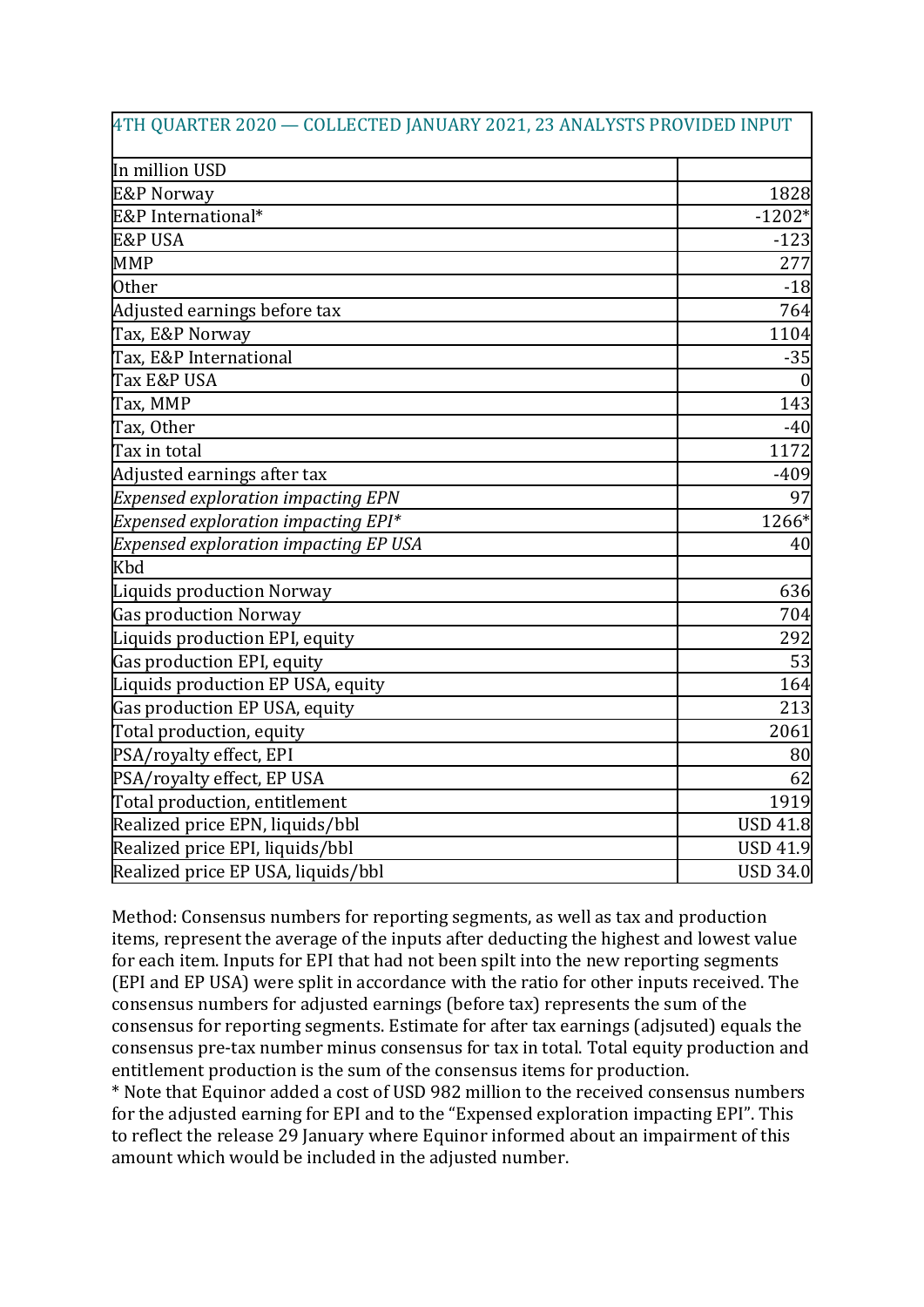| 3RD QUARTER 2020 - COLLECTED OCTOBER 2020, 24 ANALYSTS PROVIDED INPUT |                 |
|-----------------------------------------------------------------------|-----------------|
| In million USD                                                        |                 |
| <b>E&amp;P Norway</b>                                                 | 921             |
| E&P International                                                     | $-57$           |
| <b>E&amp;P USA</b>                                                    | $-102$          |
| <b>MMP</b>                                                            | 307             |
| <b>Other</b>                                                          | $-35$           |
| Adjusted earnings before tax                                          | 1034            |
| Tax, E&P Norway                                                       | 509             |
| Tax, E&P International                                                | $-26$           |
| Tax E&P USA                                                           | $\theta$        |
| Tax, MMP                                                              | 142             |
| Tax, Other                                                            | $-26$           |
| Tax in total                                                          | 599             |
| Adjusted earnings after tax                                           | 435             |
| <b>Expensed exploration impacting EPN</b>                             | 65              |
| <b>Expensed exploration impacting EPI</b>                             | 92              |
| Expensed exploration impacting EP USA                                 | 26              |
| Kbd                                                                   |                 |
| Liquids production Norway                                             | 631             |
| Gas production Norway                                                 | 625             |
| Liquids production EPI, equity                                        | 275             |
| Gas production EPI, equity                                            | 44              |
| Liquids production EP USA, equity                                     | 169             |
| Gas production EP USA, equity                                         | 183             |
| Total production, equity                                              | 1927            |
| PSA and US royalty effect                                             | 126             |
| Total production, entitlement                                         | 1801            |
| Realized price EPN, liquids/bbl                                       | <b>USD 39.3</b> |
| Realized price EPI, liquids/bbl                                       | <b>USD 38.1</b> |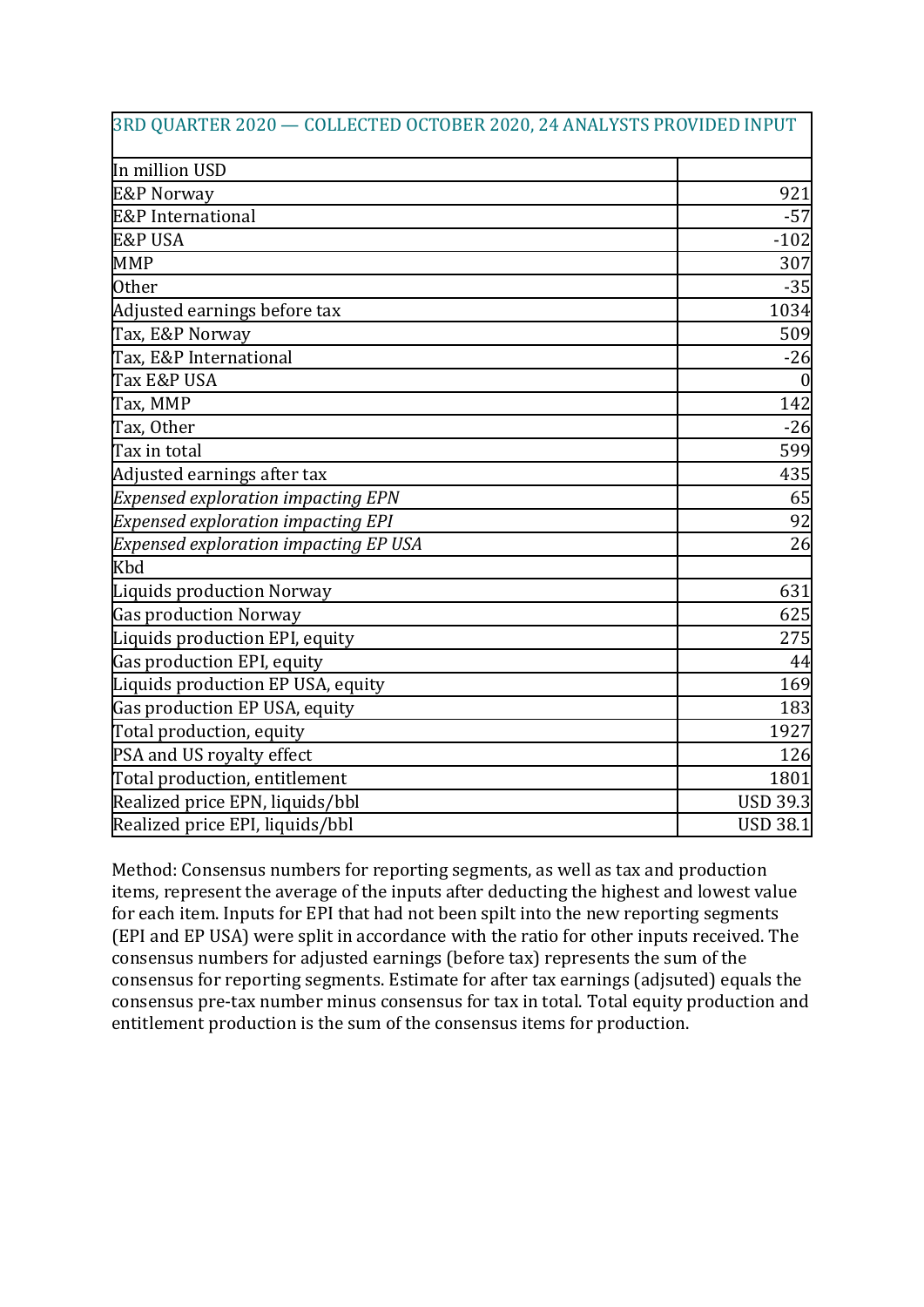| 2ND QUARTER 2020 - COLLECTED JULY 2020, 25 ANALYSTS PROVIDED INPUT |        |
|--------------------------------------------------------------------|--------|
| In million USD                                                     |        |
| E&P Norway                                                         | 99     |
| <b>E&amp;P</b> International                                       | $-642$ |
| <b>MMP</b>                                                         | 358    |
| <b>Other</b>                                                       | $-37$  |
| Adjusted earnings before tax                                       | $-222$ |
| Tax, E&P Norway                                                    | 26     |
| Tax, E&P International                                             | $-143$ |
| Tax, MMP                                                           | 160    |
| Tax, Other                                                         | $-28$  |
| Tax in total                                                       | 15     |
| Adjusted earnings after tax                                        | $-237$ |
| <b>Expensed exploration impacting EPN</b>                          | 76     |
| <b>Expensed exploration impacting EPI</b>                          | 124    |
| Kbd                                                                |        |
| Liquids production Norway                                          | 642    |
| <b>Gas production Norway</b>                                       | 645    |
| Liquids production outside of Norway, equity                       | 526    |
| Gas production outside of Norway, equity                           | 238    |
| Total production, equity                                           | 2051   |
| PSA and US royalty effect                                          | 147    |
| Total production, entitlement                                      | 1904   |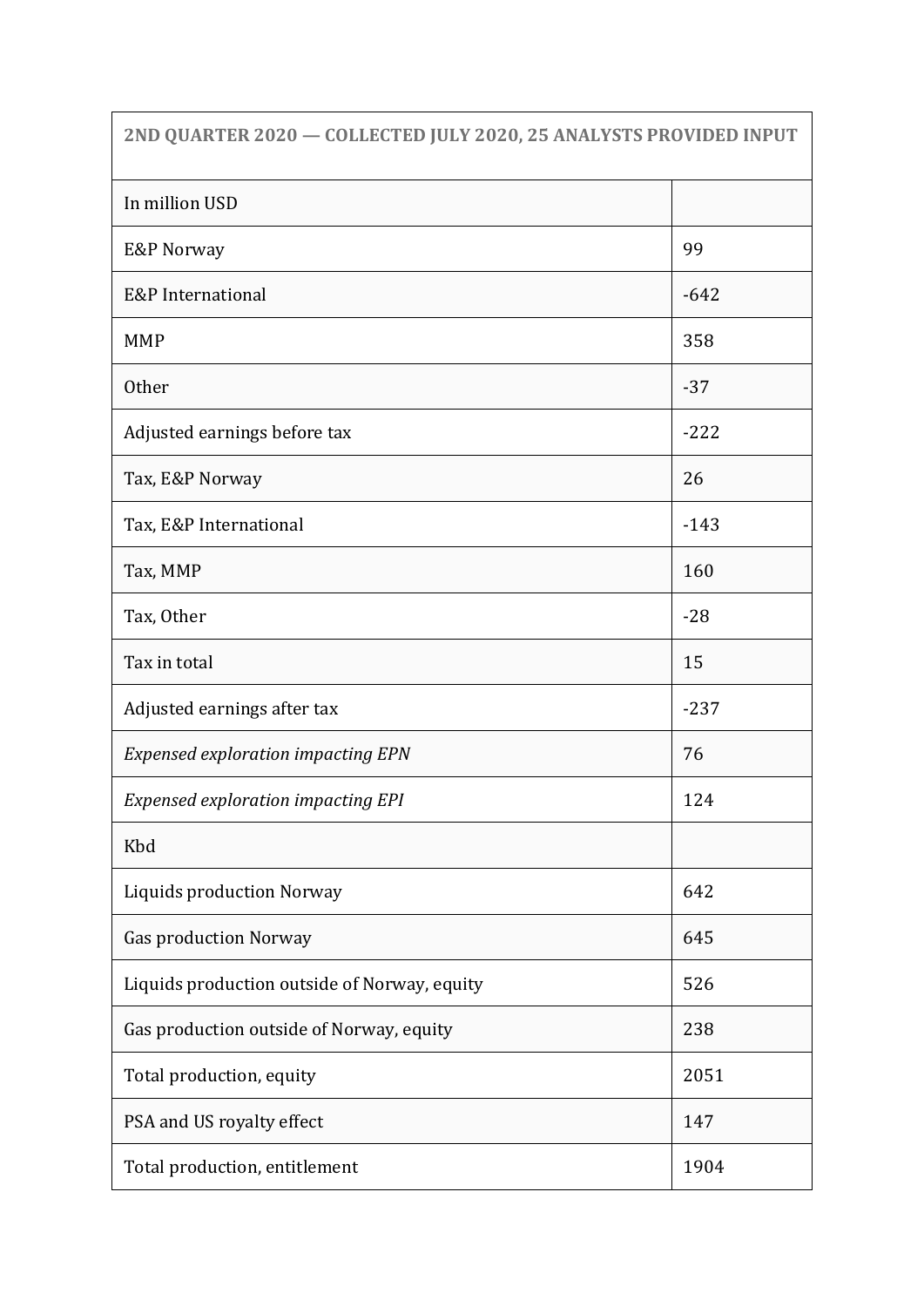| Realized price EPN, liquids/bbl | USD 23.4 |
|---------------------------------|----------|
| Realized price EPI, liquids/bbl | USD 23.1 |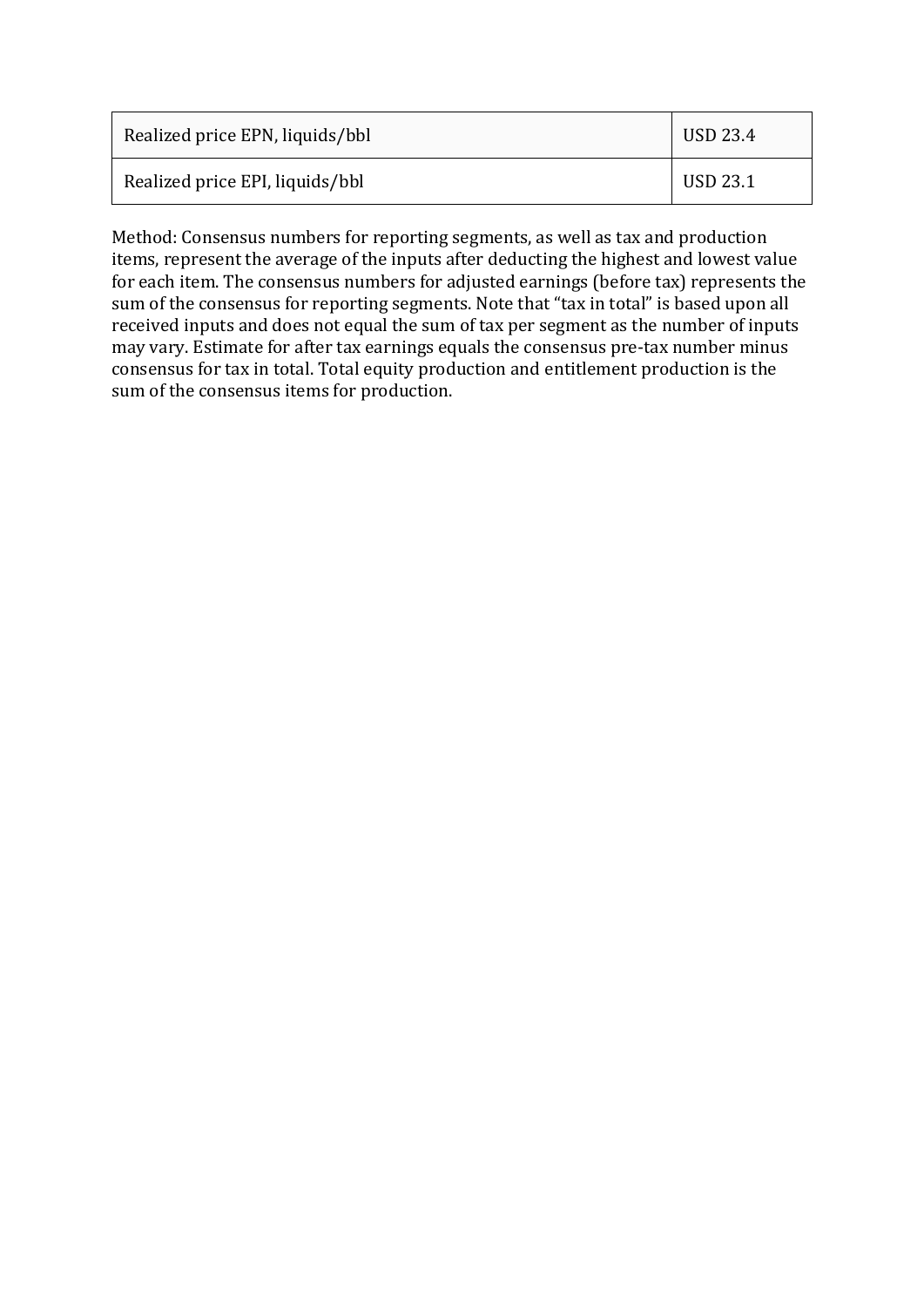**1ST QUARTER 2020 — COLLECTED APRIL 2020, 29 ANALYSTS PROVIDED INPUT**

| In million USD                               |              |
|----------------------------------------------|--------------|
| E&P Norway                                   | 1707         |
| E&P International                            | $\mathbf{1}$ |
| <b>MMP</b>                                   | 350          |
| <b>Other</b>                                 | $-22$        |
| Adjusted earnings before tax                 | 2036         |
| Tax, E&P Norway                              | 1204         |
| Tax, E&P International                       | 14           |
| Tax, MMP                                     | 162          |
| Tax, Other                                   | $-24$        |
| Tax in total                                 | 1356         |
| Adjusted earnings after tax                  | 680          |
| <b>Expensed exploration impacting EPN</b>    | 94           |
| <b>Expensed exploration impacting EPI</b>    | 151          |
| Kbd                                          |              |
| Liquids production Norway                    | 656          |
| <b>Gas production Norway</b>                 | 746          |
| Liquids production outside of Norway, equity | 552          |
| Gas production outside of Norway, equity     | 254          |
| Total production, equity                     | 2208         |
| PSA and US royalty effect                    | 154          |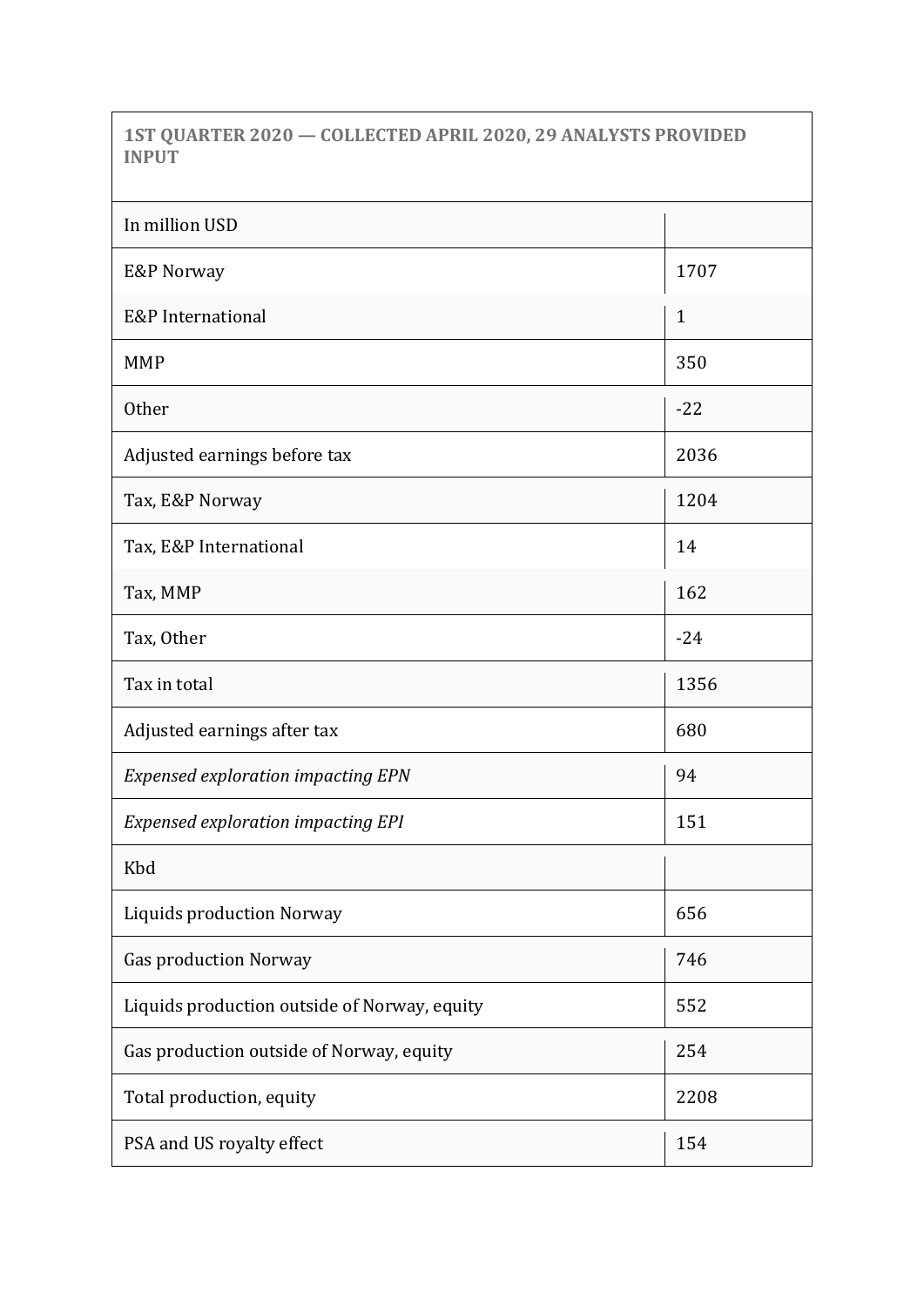| Total production, entitlement   | 2054            |
|---------------------------------|-----------------|
| Realized price EPN, liquids/bbl | <b>USD 44.7</b> |
| Realized price EPI, liquids/bbl | <b>USD 42.2</b> |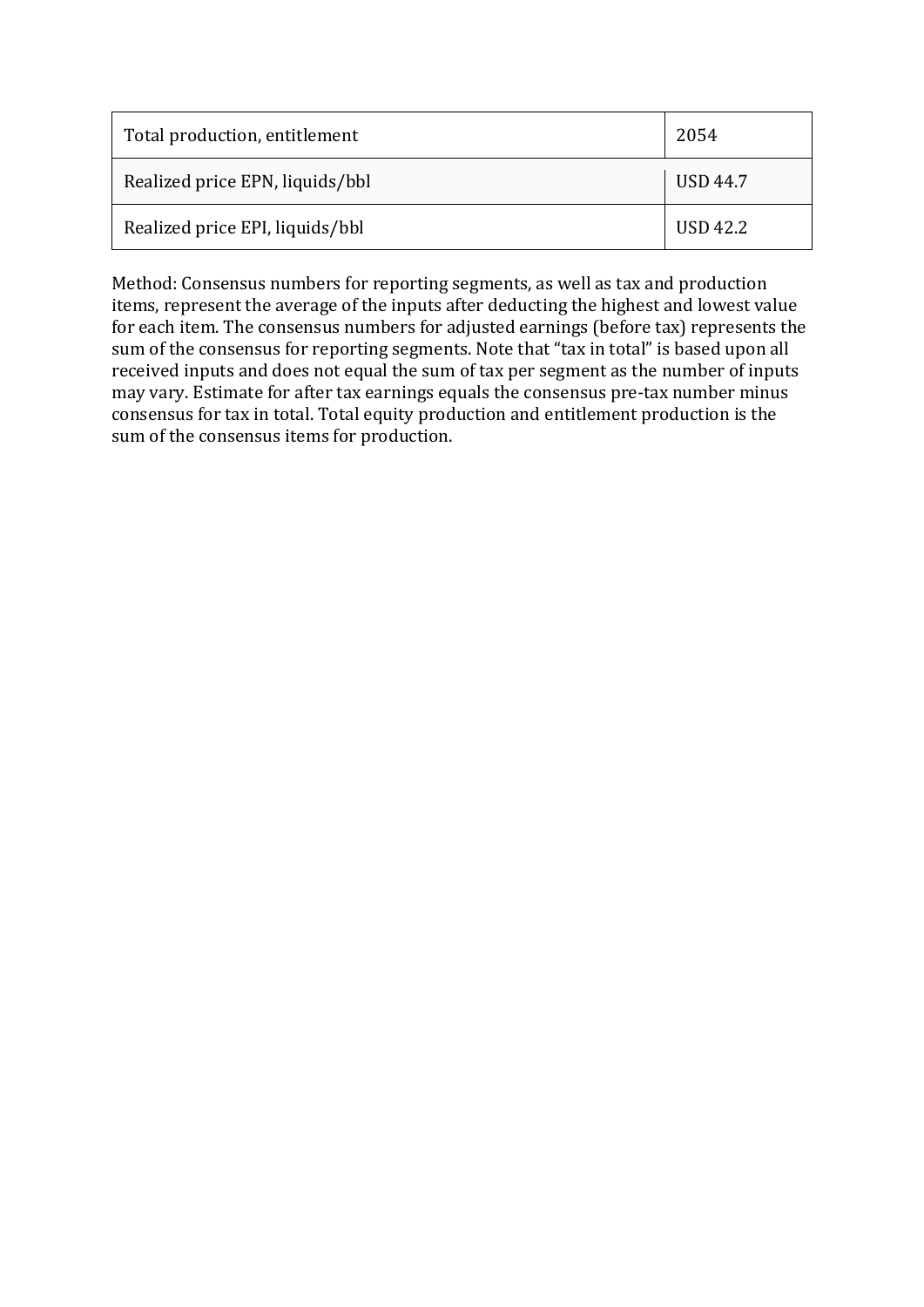|              |  |  |  | 4TH QUARTER 2019 — COLLECTED JANUARY 2020, 25 ANALYSTS PROVIDED |
|--------------|--|--|--|-----------------------------------------------------------------|
| <b>INPUT</b> |  |  |  |                                                                 |

| In million USD                               |                 |
|----------------------------------------------|-----------------|
| <b>E&amp;P Norway</b>                        | 2553            |
| E&P International                            | 468             |
| <b>MMP</b>                                   | 389             |
| <b>Other</b>                                 | $-39$           |
| Adjusted earnings before tax                 | 3371            |
| Tax, E&P Norway                              | 1831            |
| Tax, E&P International                       | 159             |
| Tax, MMP                                     | 187             |
| Tax, Other                                   | $-10$           |
| Tax in total                                 | 2167            |
| Adjusted earnings after tax                  | 1204            |
| <b>Expensed exploration impacting EPN</b>    | 137             |
| <b>Expensed exploration impacting EPI</b>    | 176             |
| Kbd                                          |                 |
| Liquids production Norway                    | 620             |
| Gas production Norway                        | 724             |
| Liquids production outside of Norway, equity | 578             |
| Gas production outside of Norway, equity     | 267             |
| Total production, equity                     | 2189            |
| PSA and US royalty effect                    | 166             |
| Total production, entitlement                | 2023            |
| Realized price EPN, liquids/bbl              | <b>USD 55.8</b> |
| Realized price EPI, liquids/bbl              | <b>USD 53.4</b> |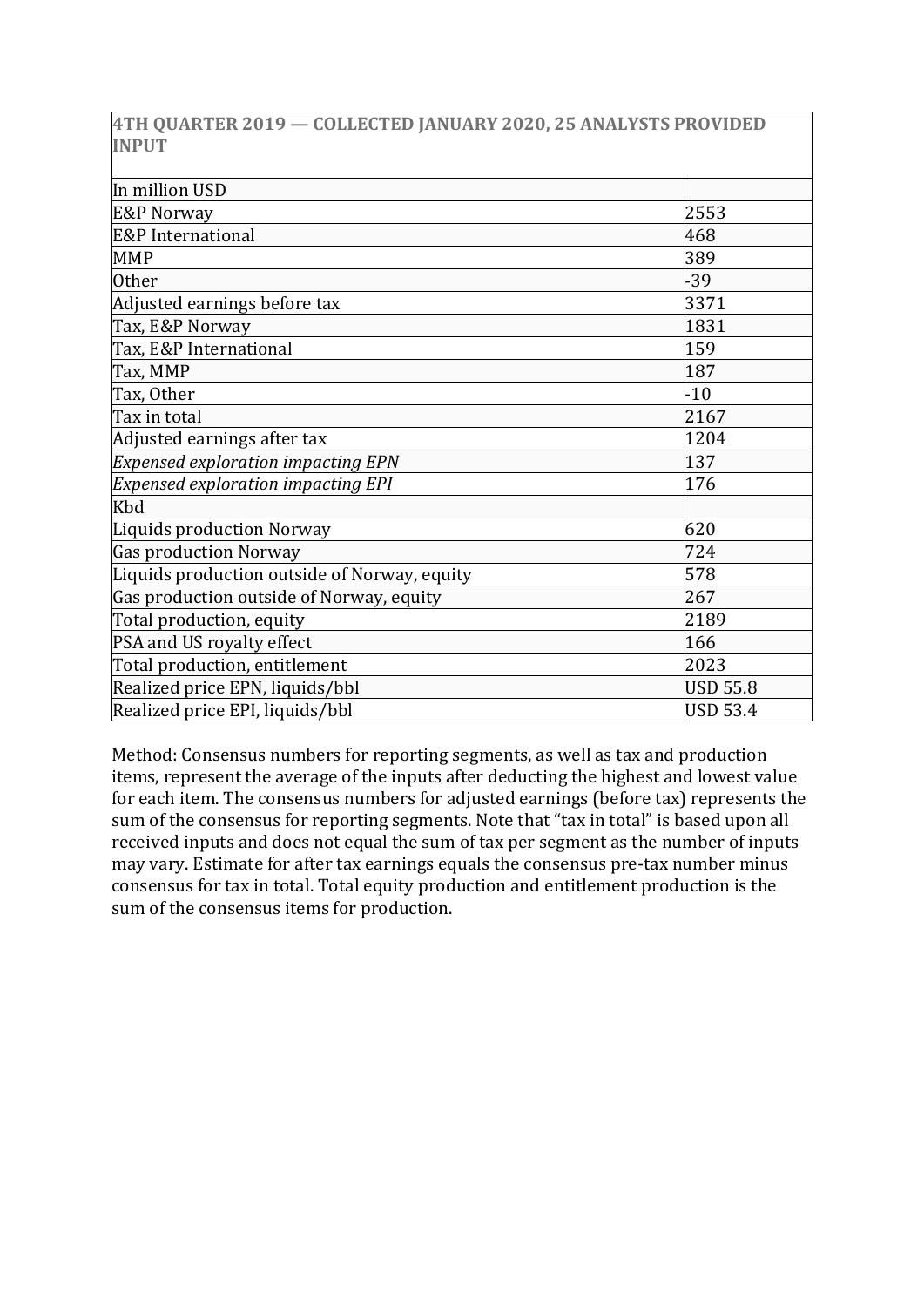**3RD QUARTER 2019 — COLLECTED OCTOBER 2019, 23 ANALYSTS PROVIDED INPUT**

| In million USD                               |       |
|----------------------------------------------|-------|
| E&P Norway                                   | 1975  |
| E&P International                            | 490   |
| <b>MMP</b>                                   | 268   |
| <b>Other</b>                                 | $-48$ |
| Adjusted earnings before tax                 | 2686  |
| Tax, E&P Norway                              | 1406  |
| Tax, E&P International                       | 151   |
| Tax, MMP                                     | 128   |
| Tax, Other                                   | $-10$ |
| Tax in total                                 | 1675  |
| Adjusted earnings after tax                  | 1011  |
| <b>Expensed exploration impacting EPN</b>    | 114   |
| <b>Expensed exploration impacting EPI</b>    | 177   |
| Kbd                                          |       |
| <b>Liquids production Norway</b>             | 508   |
| <b>Gas production Norway</b>                 | 630   |
| Liquids production outside of Norway, equity | 576   |
| Gas production outside of Norway, equity     | 246   |
| Total production, equity                     | 1960  |
| PSA and US royalty effect                    | 168   |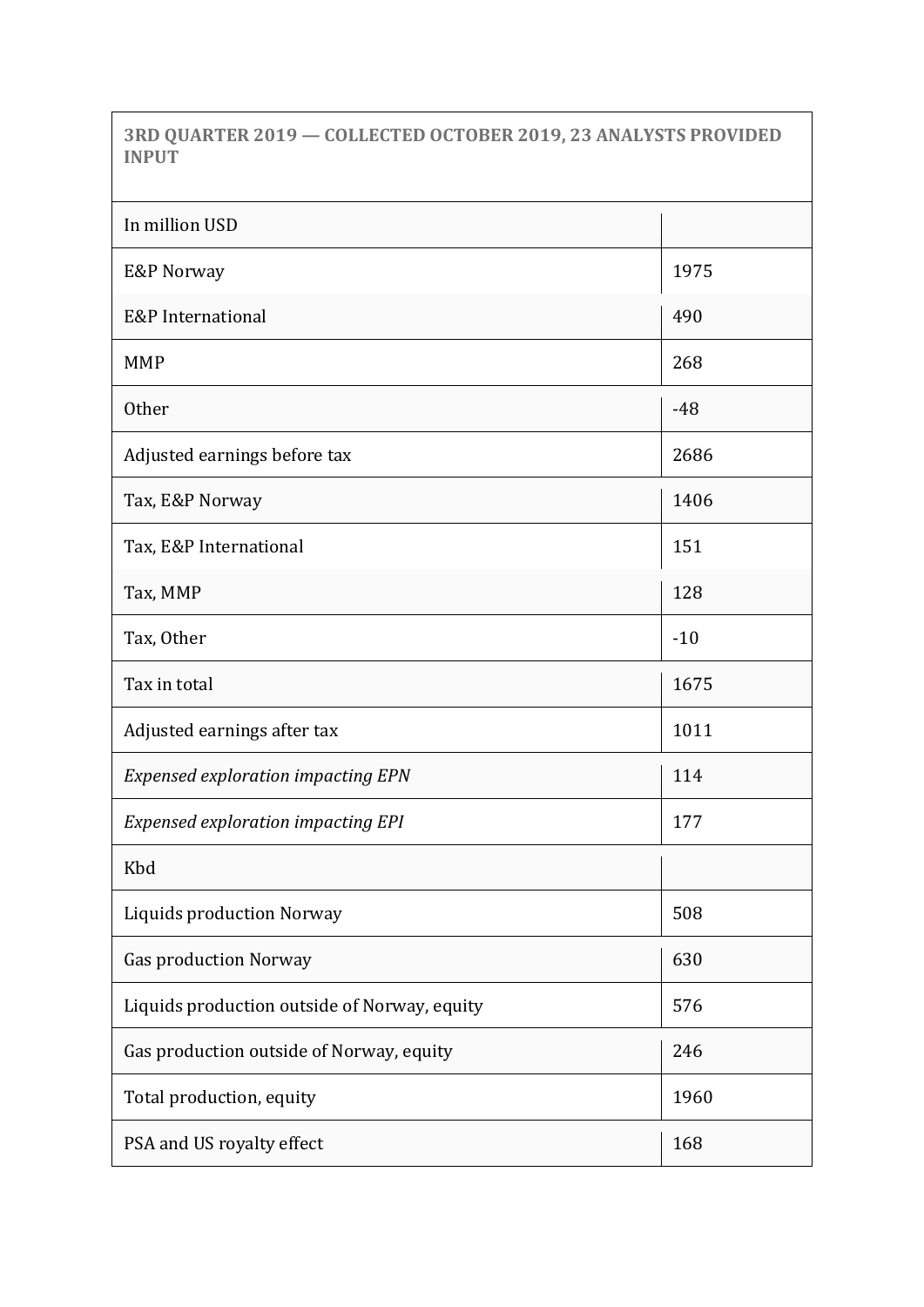| Total production, entitlement   | 1792            |
|---------------------------------|-----------------|
| Realized price EPN, liquids/bbl | USD 54.3        |
| Realized price EPI, liquids/bbl | <b>USD 53.6</b> |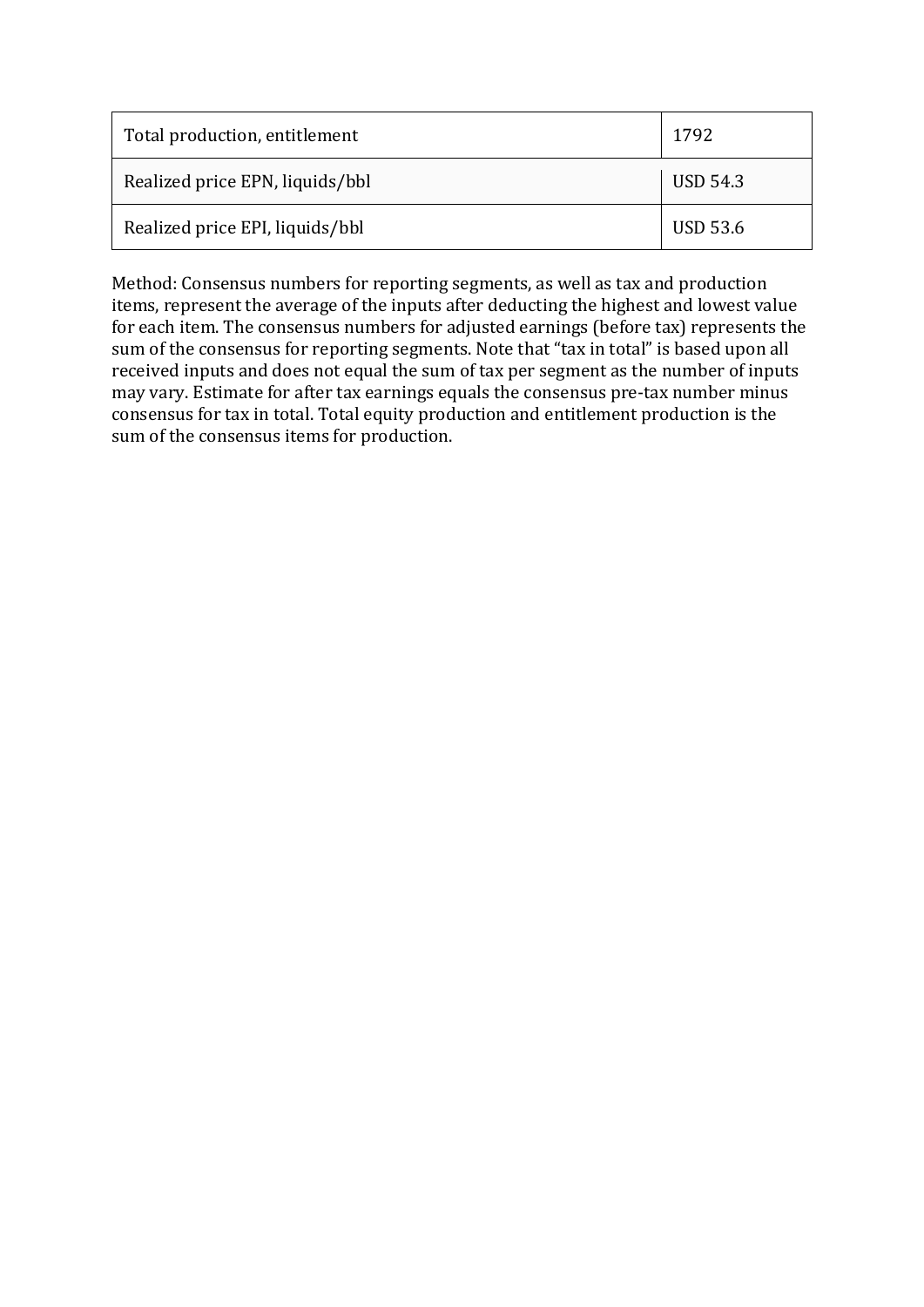| 2ND QUARTER 2019 - COLLECTED JULY 2019, 22 ANALYSTS PROVIDED INPUT |                 |
|--------------------------------------------------------------------|-----------------|
| In million USD                                                     |                 |
| <b>E&amp;P Norway</b>                                              | 2426            |
| <b>E&amp;P</b> International                                       | 749             |
| <b>MMP</b>                                                         | 271             |
| <b>Other</b>                                                       | $-36$           |
| Adjusted earnings before tax                                       | 3411            |
| Tax, E&P Norway                                                    | 1752            |
| Tax, E&P International                                             | 233             |
| Tax, MMP                                                           | 130             |
| Tax, Other                                                         | $-3$            |
| Tax in total                                                       | 2112            |
| Adjusted earnings after tax                                        | 1299            |
| <b>Expensed exploration impacting EPN</b>                          | 108             |
| <b>Expensed exploration impacting EPI</b>                          | 180             |
| Kbd                                                                |                 |
| Liquids production Norway                                          | 489             |
| <b>Gas production Norway</b>                                       | 699             |
| Liquids production outside of Norway, equity                       | 572             |
| Gas production outside of Norway, equity                           | 254             |
| Total production, equity                                           | 2014            |
| PSA and US royalty effect                                          | 173             |
| Total production, entitlement                                      | 1841            |
| Realized price EPN, liquids/bbl                                    | <b>USD 61.0</b> |
| Realized price EPI, liquids/bbl                                    | <b>USD 58.8</b> |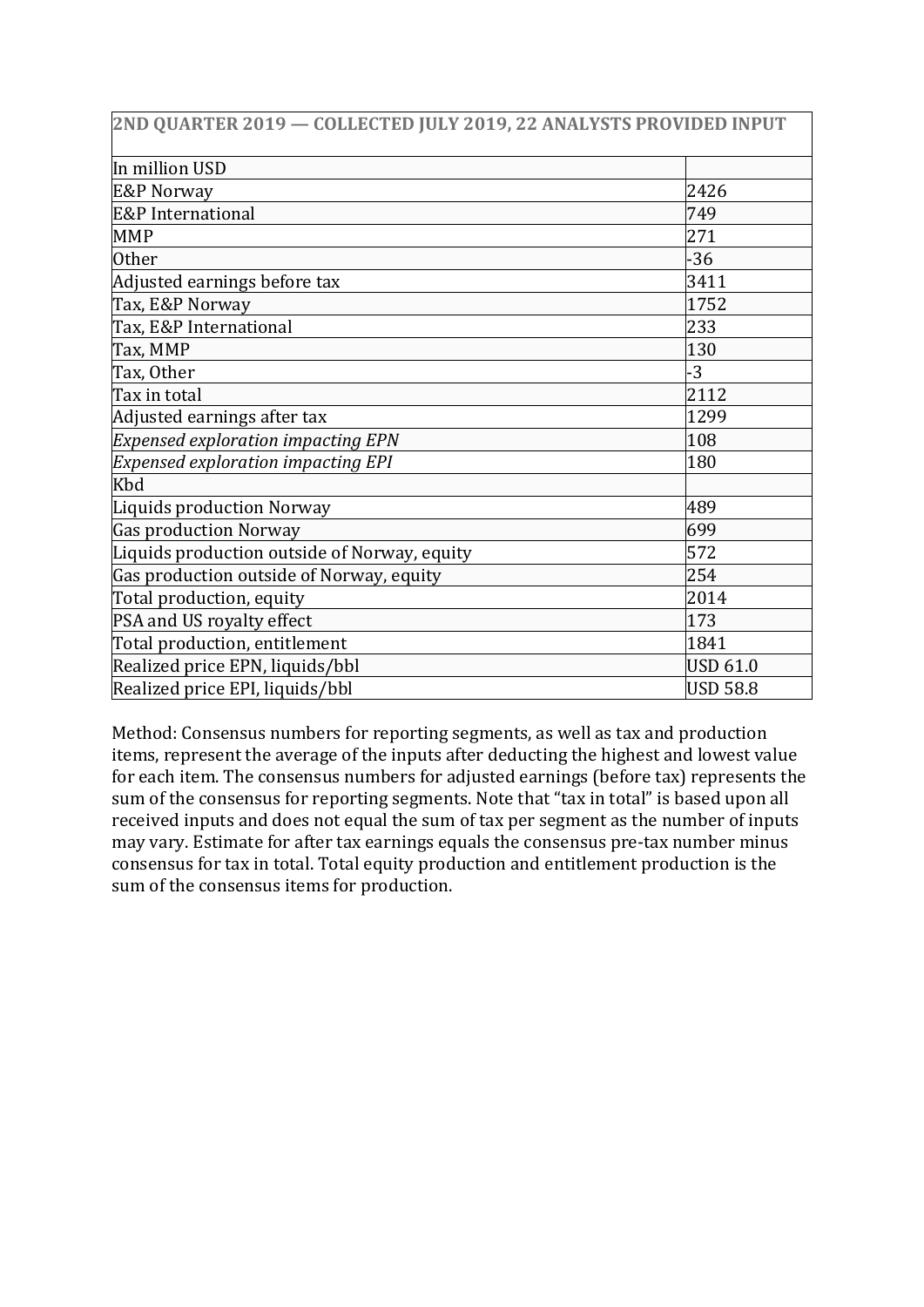| 1ST QUARTER 2019 - COLLECTED APRIL 2019, 26 ANALYSTS PROVIDED INPUT |                 |
|---------------------------------------------------------------------|-----------------|
| In million USD                                                      |                 |
| E&P Norway                                                          | 2962            |
| <b>E&amp;P</b> International                                        | 587             |
| <b>MMP</b>                                                          | 367             |
| <b>Other</b>                                                        | $-29$           |
| Adjusted earnings before tax                                        | 3887            |
| Tax, E&P Norway                                                     | 2126            |
| Tax, E&P International                                              | 222             |
| Tax, MMP                                                            | 185             |
| Tax, Other                                                          | $-1$            |
| Tax in total                                                        | 2535            |
| Adjusted earnings after tax                                         | 1355            |
| <b>Expensed exploration impacting EPN</b>                           | 113             |
| <b>Expensed exploration impacting EPI</b>                           | 188             |
| Kbd                                                                 |                 |
| Liquids production Norway                                           | 554             |
| Gas production Norway                                               | 766             |
| Liquids production outside of Norway, equity                        | 580             |
| Gas production outside of Norway, equity                            | 263             |
| Total production, equity                                            | 2163            |
| PSA and US royalty effect                                           | 167             |
| Total production, entitlement                                       | 1996            |
| Realized price EPN, liquids/bbl                                     | <b>USD 57.8</b> |
| Realized price EPI, liquids/bbl                                     | <b>USD 55.0</b> |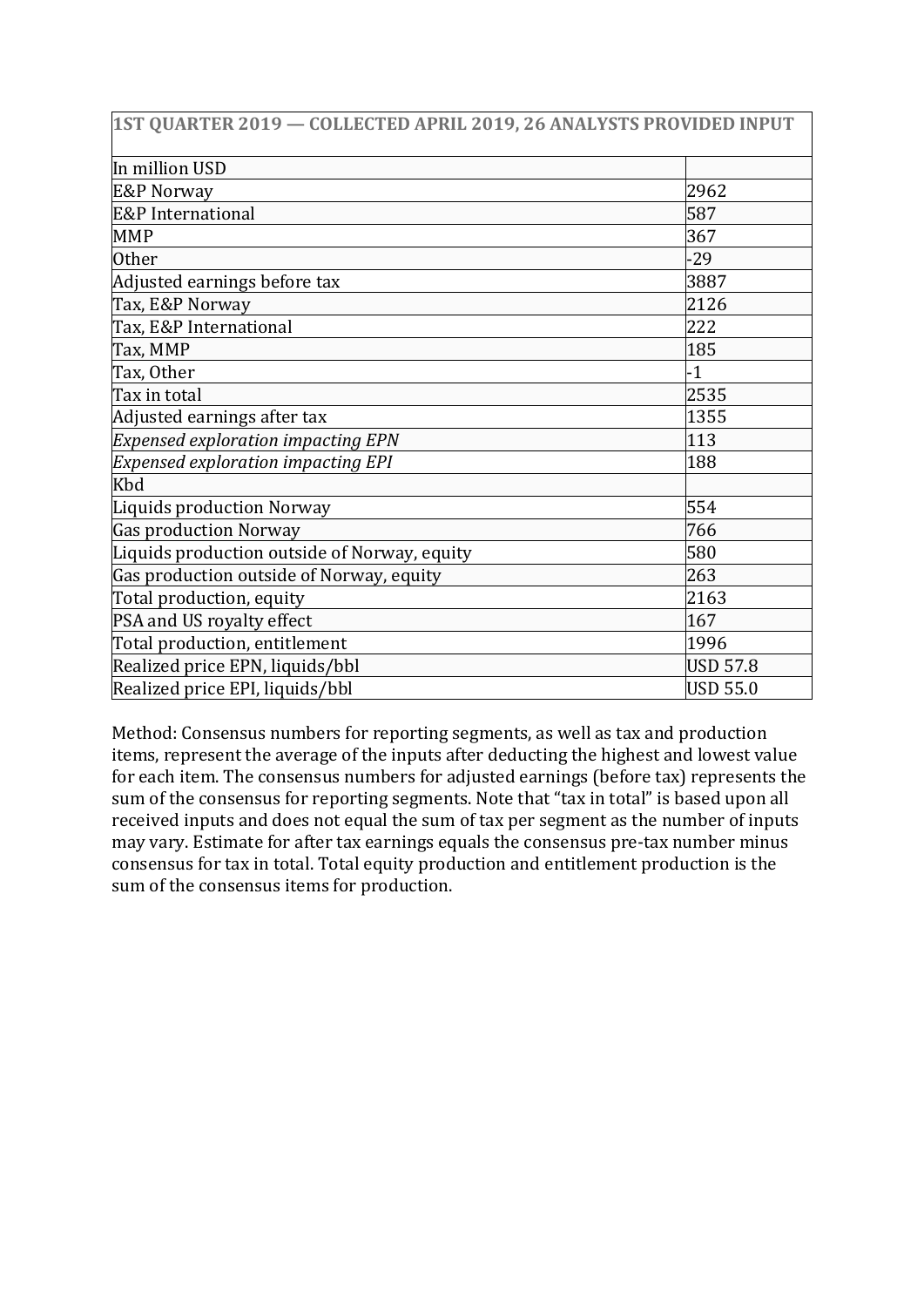|              | 4TH QUARTER 2018 — COLLECTED JANUARY 2019, 27 ANALYSTS PROVIDED |  |  |  |
|--------------|-----------------------------------------------------------------|--|--|--|
| <b>INPUT</b> |                                                                 |  |  |  |

| In million USD                               |                 |
|----------------------------------------------|-----------------|
| <b>E&amp;P Norway</b>                        | 3557            |
| <b>E&amp;P</b> International                 | 815             |
| <b>MMP</b>                                   | 480             |
| <b>Other</b>                                 | $-53$           |
| Adjusted earnings before tax                 | 4799            |
| Tax, E&P Norway                              | 2534            |
| Tax, E&P International                       | 240             |
| Tax, MMP                                     | 212             |
| Tax, Other                                   | -9              |
| Tax in total                                 | 2977            |
| Adjusted earnings after tax                  | 1822            |
| <b>Expensed exploration impacting EPN</b>    | 126             |
| <b>Expensed exploration impacting EPI</b>    | 165             |
| Kbd                                          |                 |
| Liquids production Norway                    | 575             |
| Gas production Norway                        | 751             |
| Liquids production outside of Norway, equity | 597             |
| Gas production outside of Norway, equity     | 248             |
| Total production, equity                     | 2171            |
| PSA and US royalty effect                    | 172             |
| Total production, entitlement                | 1999            |
| Realized price EPN, liquids/bbl              | <b>USD 62,7</b> |
| Realized price EPI, liquids/bbl              | <b>USD 58,7</b> |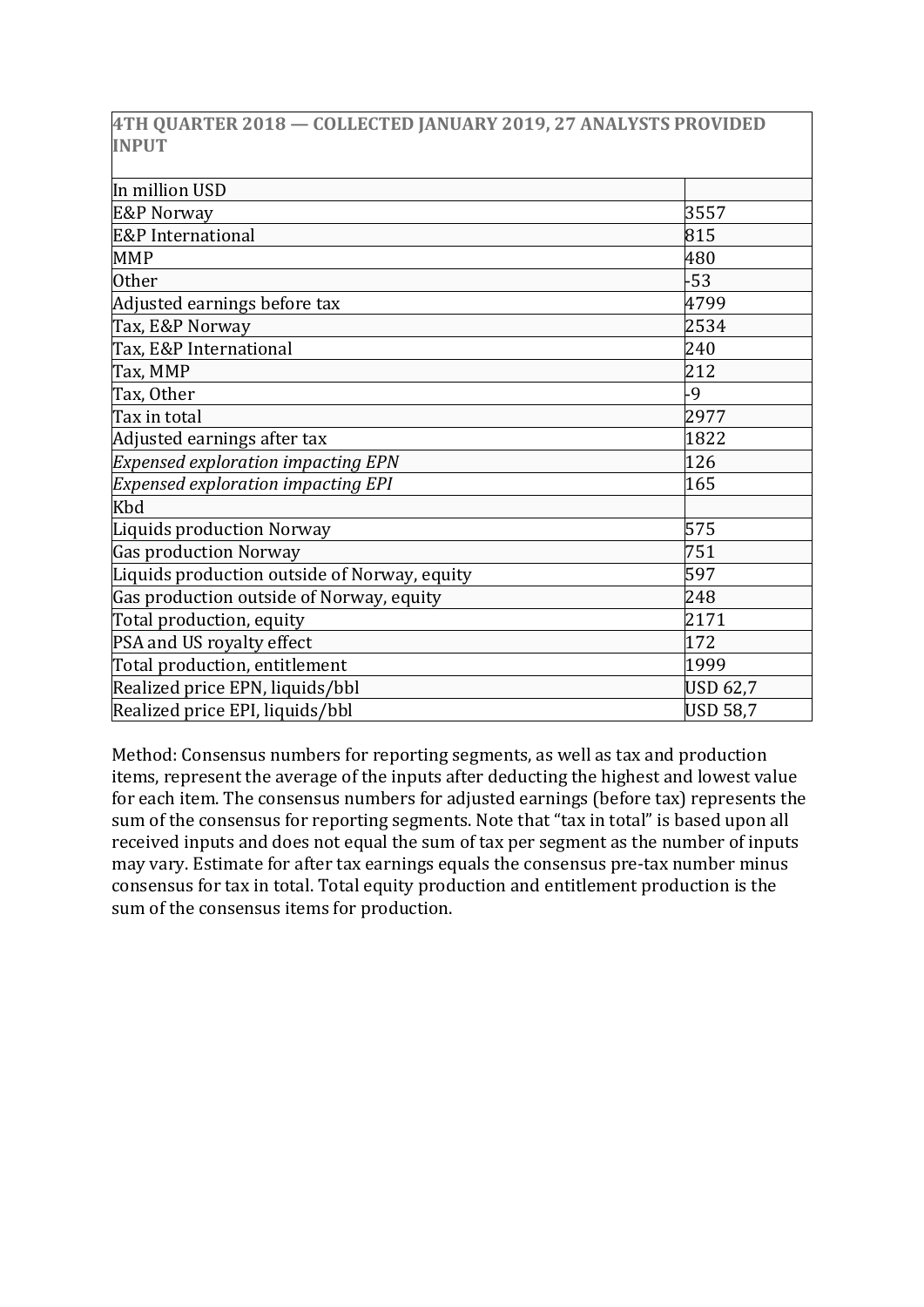| <b>INPUT</b>                                 |                 |
|----------------------------------------------|-----------------|
| In million USD                               |                 |
| <b>E&amp;P Norway</b>                        | 3473            |
| <b>E&amp;P</b> International                 | 1037            |
| <b>MMP</b>                                   | 404             |
| <b>Other</b>                                 | $-62$           |
| Adjusted earnings before tax                 | 4852            |
| Tax, E&P Norway                              | 2482            |
| Tax, E&P International                       | 360             |
| Tax, MMP                                     | 186             |
| Tax, Other                                   | $-15$           |
| Tax in total                                 | 3012            |
| Adjusted earnings after tax                  | 1840            |
| <b>Expensed exploration impacting EPN</b>    | 90              |
| <b>Expensed exploration impacting EPI</b>    | 168             |
| Kbd                                          |                 |
| Liquids production Norway                    | 564             |
| <b>Gas production Norway</b>                 | 697             |
| Liquids production outside of Norway, equity | 581             |
| Gas production outside of Norway, equity     | 236             |
| Total production, equity                     | 2077            |
| PSA and US royalty effect                    | 173             |
| Total production, entitlement                | 1904            |
| Realized price EPN, liquids/bbl              | <b>USD 68.6</b> |
| Realized price EPI, liquids/bbl              | <b>USD 65.5</b> |

**3RD QUARTER 2018 — COLLECTED OCTOBER 2018, 24 ANALYSTS PROVIDED**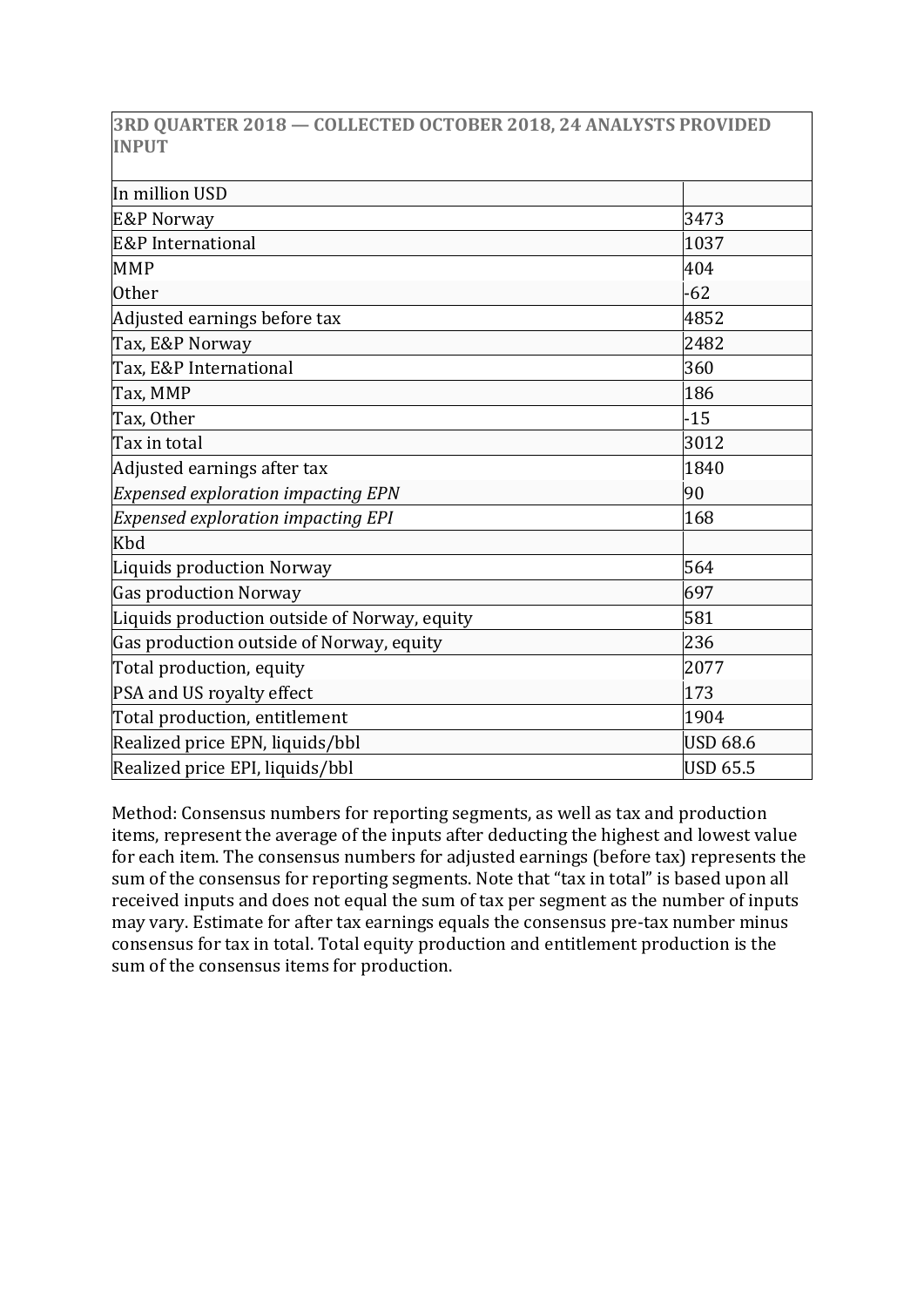| 2ND QUARTER 2018 - COLLECTED JULY 2018, 22 ANALYSTS PROVIDED INPUT |                 |
|--------------------------------------------------------------------|-----------------|
| In million USD                                                     |                 |
| <b>E&amp;P Norway</b>                                              | 3367            |
| E&P International                                                  | 869             |
| <b>MMP</b>                                                         | 361             |
| <b>Other</b>                                                       | $-59$           |
| Adjusted earnings before tax                                       | 4537            |
| Tax, E&P Norway                                                    | 2398            |
| Tax, E&P International                                             | 386             |
| Tax, MMP                                                           | 175             |
| Tax, Other                                                         | $-11$           |
| Tax in total                                                       | 2947            |
| Adjusted earnings after tax                                        | 1591            |
| <b>Expensed exploration impacting EPN</b>                          | 96              |
| <b>Expensed exploration impacting EPI</b>                          | 165             |
| Kbd                                                                |                 |
| <b>Liquids production Norway</b>                                   | 561             |
| <b>Gas production Norway</b>                                       | 689             |
| Liquids production outside of Norway, equity                       | 550             |
| Gas production outside of Norway, equity                           | 239             |
| Total production, equity                                           | 2040            |
| PSA and US royalty effect                                          | 182             |
| Total production, entitlement                                      | 1858            |
| Realized price EPN, liquids/bbl                                    | <b>USD 68.3</b> |
| Realized price EPI, liquids/bbl                                    | <b>USD 65.5</b> |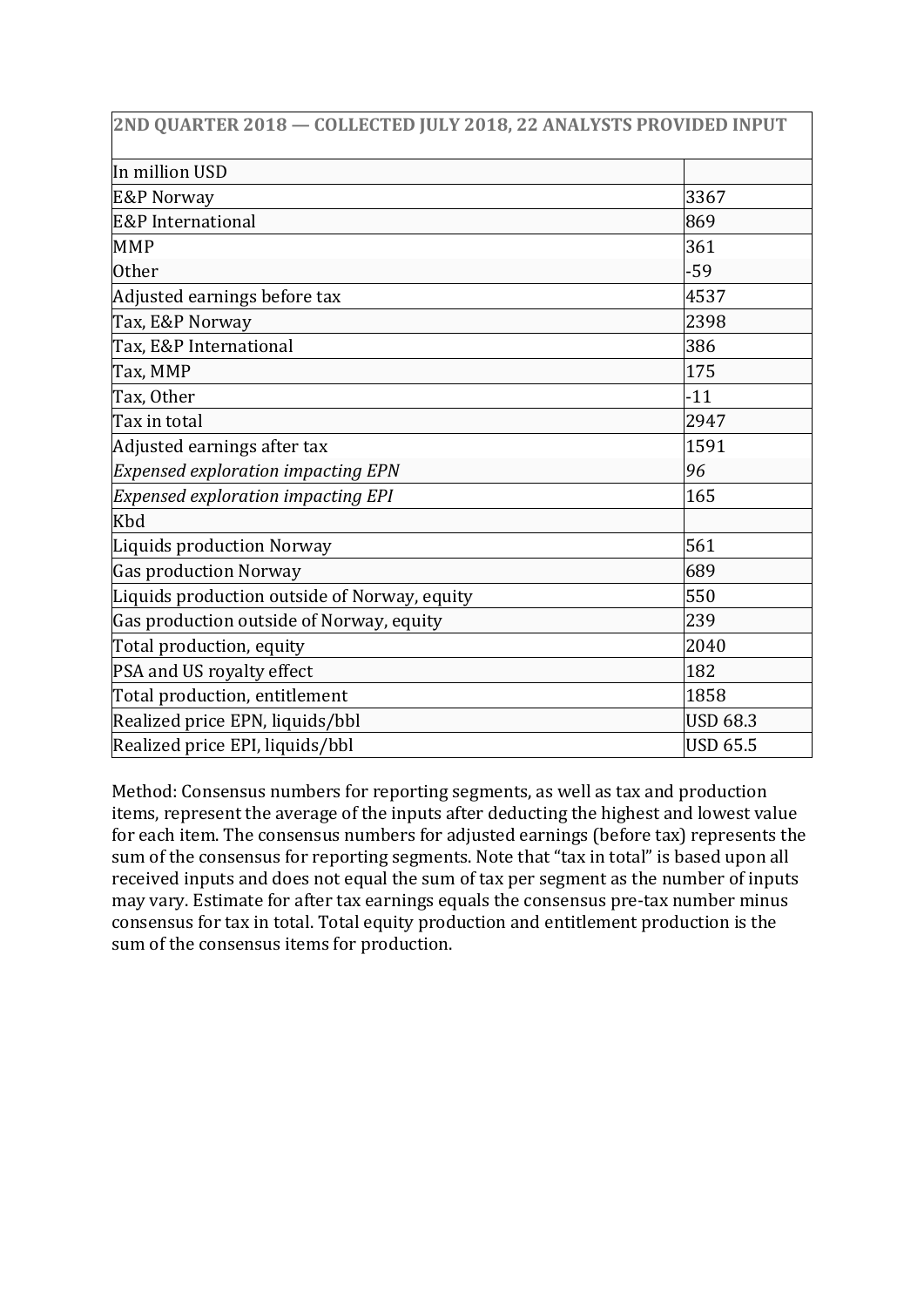| 1 ST QUARTER 2018 - COLLECTED APRIL 2018, 27 ANALYSTS PROVIDED INPUT |                 |
|----------------------------------------------------------------------|-----------------|
| In million USD                                                       |                 |
| <b>E&amp;P Norway</b>                                                | 3522            |
| E&P International                                                    | 653             |
| <b>MMP</b>                                                           | 501             |
| <b>Other</b>                                                         | $-64$           |
| Adjusted earnings before tax                                         | 4611            |
| Tax, E&P Norway                                                      | 2494            |
| Tax, E&P International                                               | 278             |
| Tax, MMP                                                             | 239             |
| Tax, Other                                                           | $-11$           |
| Tax in total                                                         | 3000            |
| Adjusted earnings after tax                                          | 1612            |
| <b>Expensed exploration impacting EPN</b>                            | 103             |
| <b>Expensed exploration impacting EPI</b>                            | 175             |
| Kbd                                                                  |                 |
| Liquids production Norway                                            | 605             |
| <b>Gas production Norway</b>                                         | 773             |
| Liquids production outside of Norway, equity                         | 569             |
| Gas production outside of Norway, equity                             | 214             |
| Total production, equity                                             | 2162            |
| PSA and US royalty effect                                            | 165             |
| Total production, entitlement                                        | 1997            |
| Realized price EPN, liquids/bbl                                      | <b>USD 61.7</b> |
| Realized price EPI, liquids/bbl                                      | <b>USD 58.8</b> |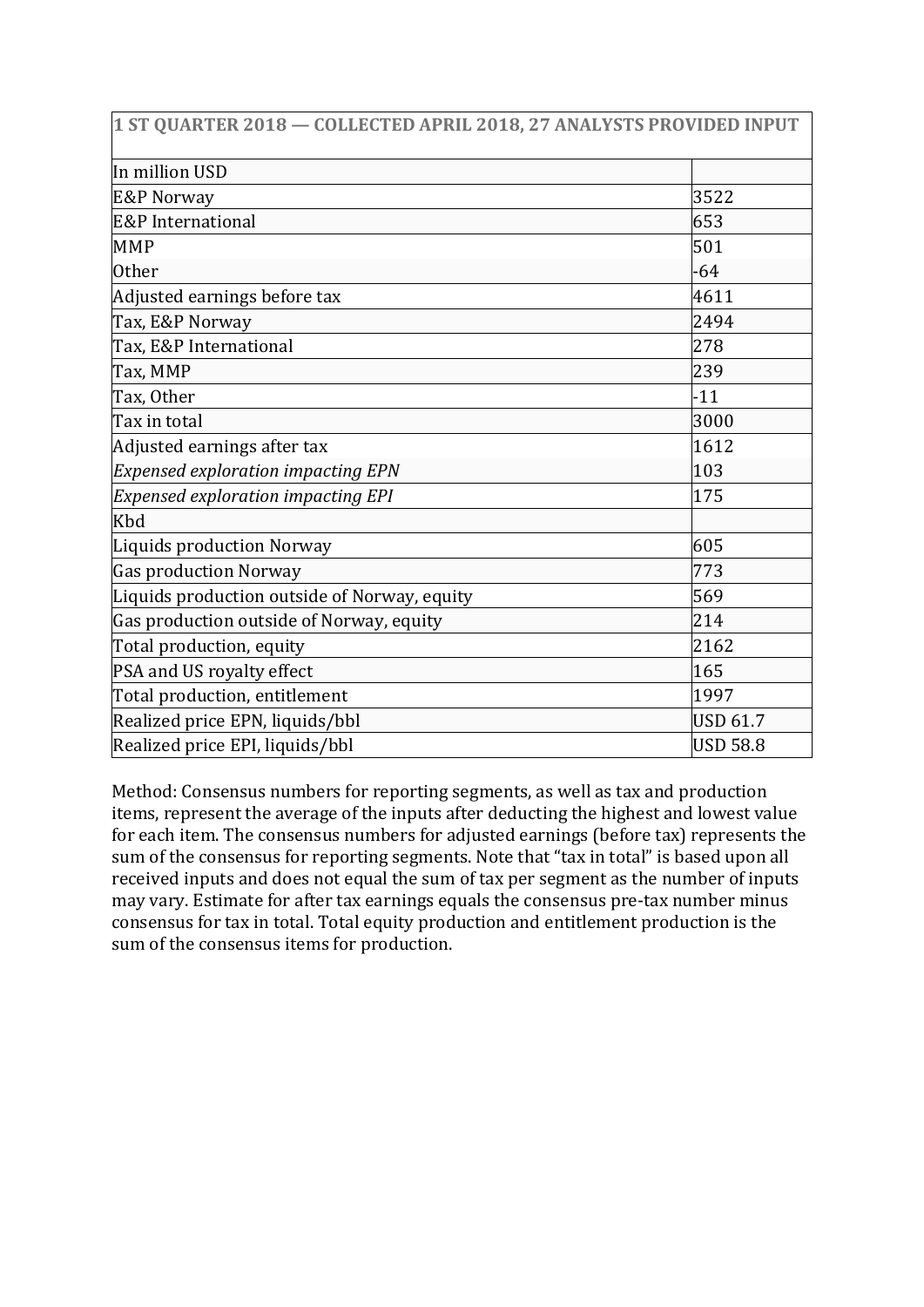|              |  |  |  | 4TH QUARTER 2017 — COLLECTED JANUARY 2018, 32 ANALYSTS PROVIDED |
|--------------|--|--|--|-----------------------------------------------------------------|
| <b>INPUT</b> |  |  |  |                                                                 |

| In million USD                               |                 |
|----------------------------------------------|-----------------|
| <b>E&amp;P Norway</b>                        | 2956            |
| E&P International                            | 360             |
| <b>MMP</b>                                   | 510             |
| <b>Other</b>                                 | $-71$           |
| Adjusted earnings before tax                 | 3756            |
| Tax, E&P Norway                              | 2090            |
| Tax, E&P International                       | 145             |
| Tax, MMP                                     | 240             |
| Tax, Other                                   | -9              |
| Tax in total                                 | 2470            |
| Adjusted earnings after tax                  | 1285            |
| <b>Expensed exploration impacting EPN</b>    | 109             |
| <b>Expensed exploration impacting EPI</b>    | 210             |
| Kbd                                          |                 |
| <b>Liquids production Norway</b>             | 595             |
| <b>Gas production Norway</b>                 | 774             |
| Liquids production outside of Norway, equity | 554             |
| Gas production outside of Norway, equity     | 190             |
| Total production, equity                     | 2113            |
| PSA and US royalty effect                    | 163             |
| Total production, entitlement                | 1950            |
| Realized price EPN, liquids/bbl              | <b>USD 56.4</b> |
| Realized price EPI, liquids/bbl              | <b>USD 53.4</b> |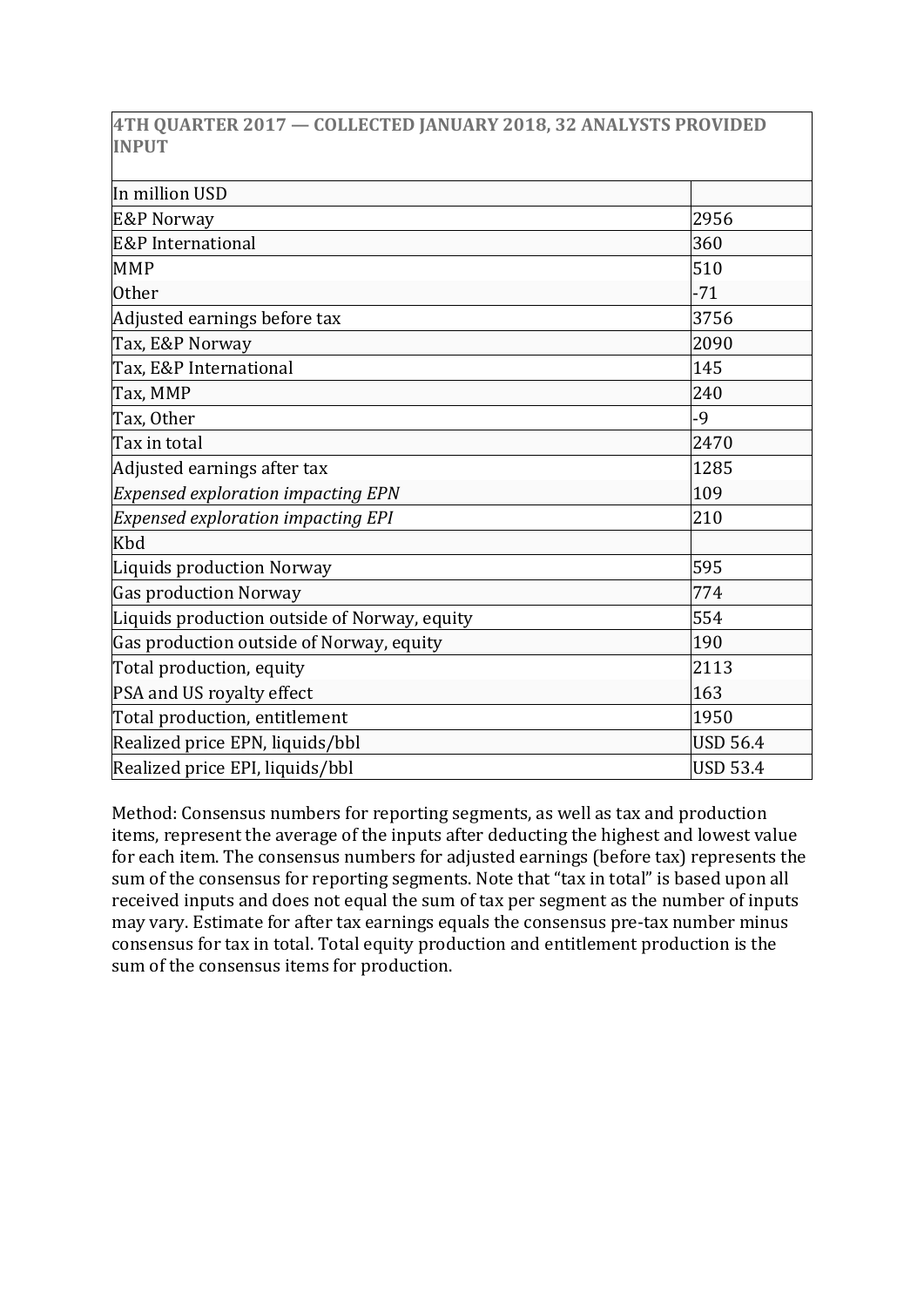**3RD QUARTER 2017 – COLLECTED OCTOBER 2017, 29 ANALYSTS PROVIDED INPUT**

| In million USD                               |                 |
|----------------------------------------------|-----------------|
| <b>DPN</b>                                   | 2004            |
| <b>DPI</b>                                   | 92              |
| <b>MMP</b>                                   | 393             |
| <b>Other</b>                                 | $-69$           |
| Adjusted earnings before tax                 | 2420            |
| Tax, DPN                                     | 1390            |
| Tax, DPI                                     | 58              |
| Tax, MMP                                     | 201             |
| Tax, Other                                   | $-10$           |
| Tax in total                                 | 1633            |
| Adjusted earnings after tax                  | 786             |
| <b>Expensed exploration impacting DPN</b>    | 109             |
| <b>Expensed exploration impacting DPI</b>    | 184             |
| Kbd                                          |                 |
| Liquids production Norway                    | 582             |
| <b>Gas production Norway</b>                 | 635             |
| Liquids production outside of Norway, equity | 550             |
| Gas production outside of Norway, equity     | 196             |
| Total production, equity                     | 1962            |
| PSA and US royalty effect                    | 155             |
| Total production, entitlement                | 1807            |
| Realized price DPN, liquids/bbl              | <b>USD 47.0</b> |
| Realized price DPI, liquids/bbl              | <b>USD 44.9</b> |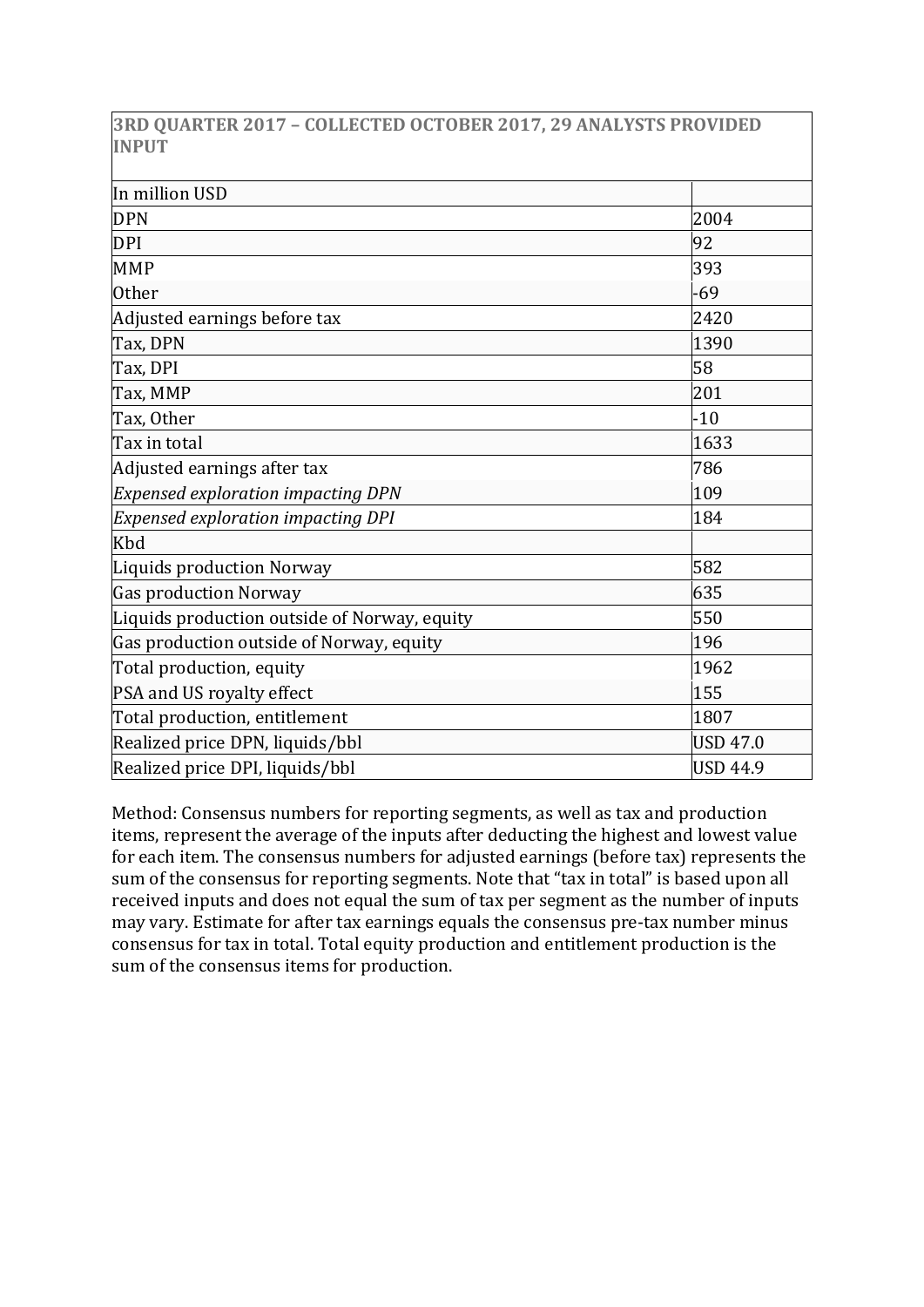| 2ND QUARTER 2017 - COLLECTED JULY 2017, 28 ANALYSTS PROVIDED INPUT |                 |
|--------------------------------------------------------------------|-----------------|
| In million USD                                                     |                 |
| <b>DPN</b>                                                         | 1943            |
| <b>DPI</b>                                                         | 695             |
| <b>MMP</b>                                                         | 366             |
| <b>Other</b>                                                       | $-69$           |
| Adjusted earnings before tax                                       | 2935            |
| Tax, DPN                                                           | 1356            |
| Tax, DPI                                                           | 180             |
| Tax, MMP                                                           | 161             |
| Tax, Other                                                         | $-5$            |
| Tax in total                                                       | 1699            |
| Adjusted earnings after tax                                        | 1237            |
| <b>Expensed exploration impacting DPN</b>                          | 100             |
| <b>Expensed exploration impacting DPI</b>                          | 227             |
| Kbd                                                                |                 |
| Liquids production Norway                                          | 599             |
| <b>Gas production Norway</b>                                       | 661             |
| Liquids production outside of Norway, equity                       | 552             |
| Gas production outside of Norway, equity                           | 193             |
| Total production, equity                                           | 2005            |
| PSA and US royalty effect                                          | 154             |
| Total production, entitlement                                      | 1851            |
| Realized price DPN, liquids/bbl                                    | <b>USD 46.0</b> |
| Realized price DPI, liquids/bbl                                    | <b>USD 43.0</b> |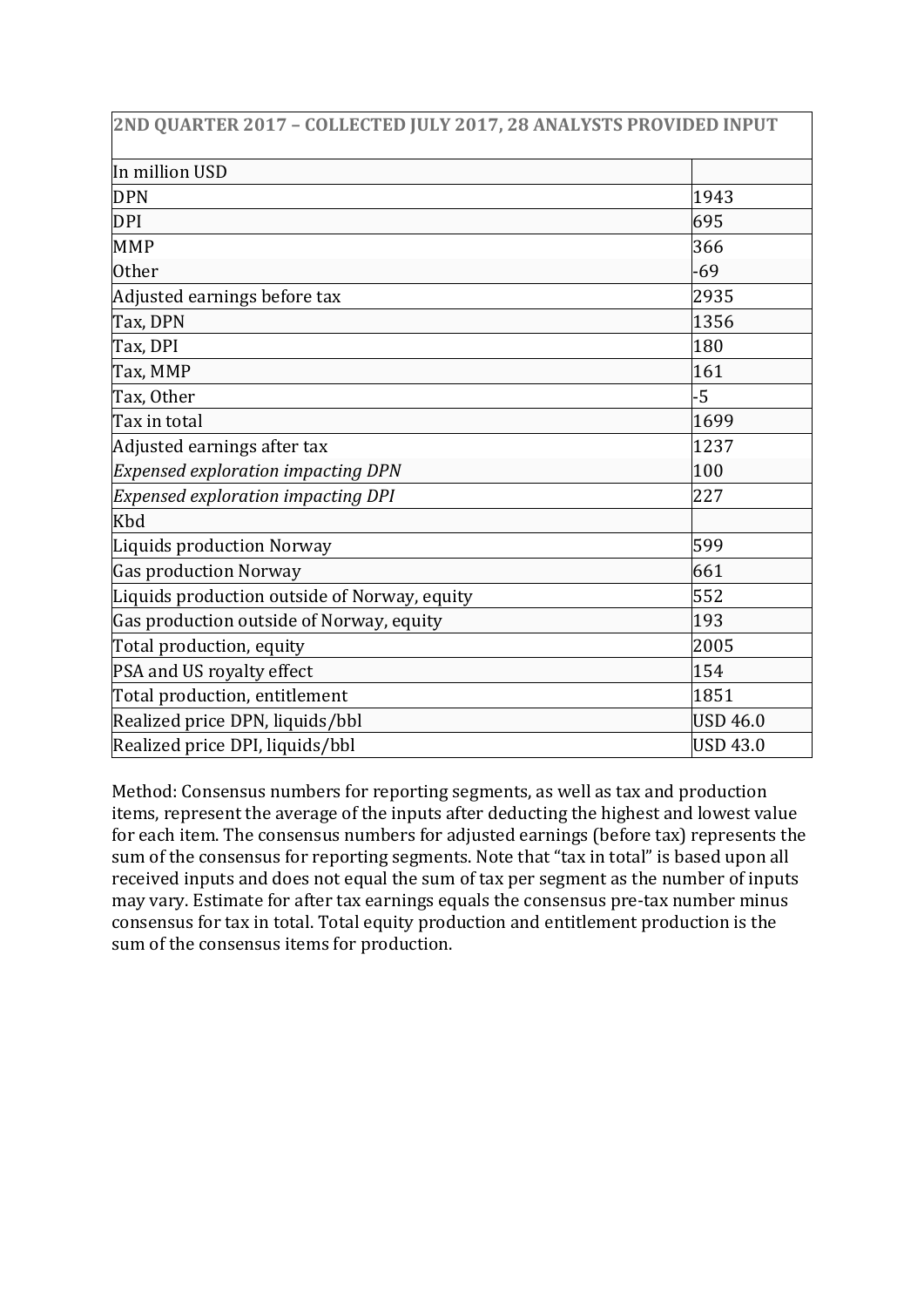| 1ST QUARTER 2017 - COLLECTED APRIL 2017, 28 ANALYSTS PROVIDED INPUT |                 |
|---------------------------------------------------------------------|-----------------|
| In million USD                                                      |                 |
| <b>DPN</b>                                                          | 2358            |
| <b>DPI</b>                                                          | $-120$          |
| <b>MMP</b>                                                          | 467             |
| <b>Other</b>                                                        | $-69$           |
| Adjusted earnings before tax                                        | 2636            |
| Tax, DPN                                                            | 1623            |
| Tax, DPI                                                            | 24              |
| Tax, MMP                                                            | 209             |
| Tax, Other                                                          | $-19$           |
| Tax in total                                                        | 1835            |
| Adjusted earnings after tax                                         | 801             |
| <b>Expensed exploration impacting DPN</b>                           | 103             |
| <b>Expensed exploration impacting DPI</b>                           | 234             |
| Kbd                                                                 |                 |
| Liquids production Norway                                           | 616             |
| <b>Gas production Norway</b>                                        | 746             |
| Liquids production outside of Norway, equity                        | 547             |
| Gas production outside of Norway, equity                            | 189             |
| Total production, equity                                            | 2096            |
| PSA and US royalty effect                                           | 159             |
| Total production, entitlement                                       | 1938            |
| Realized price DPN, liquids/bbl                                     | <b>USD 49.3</b> |
| Realized price DPI, liquids/bbl                                     | <b>USD 45.5</b> |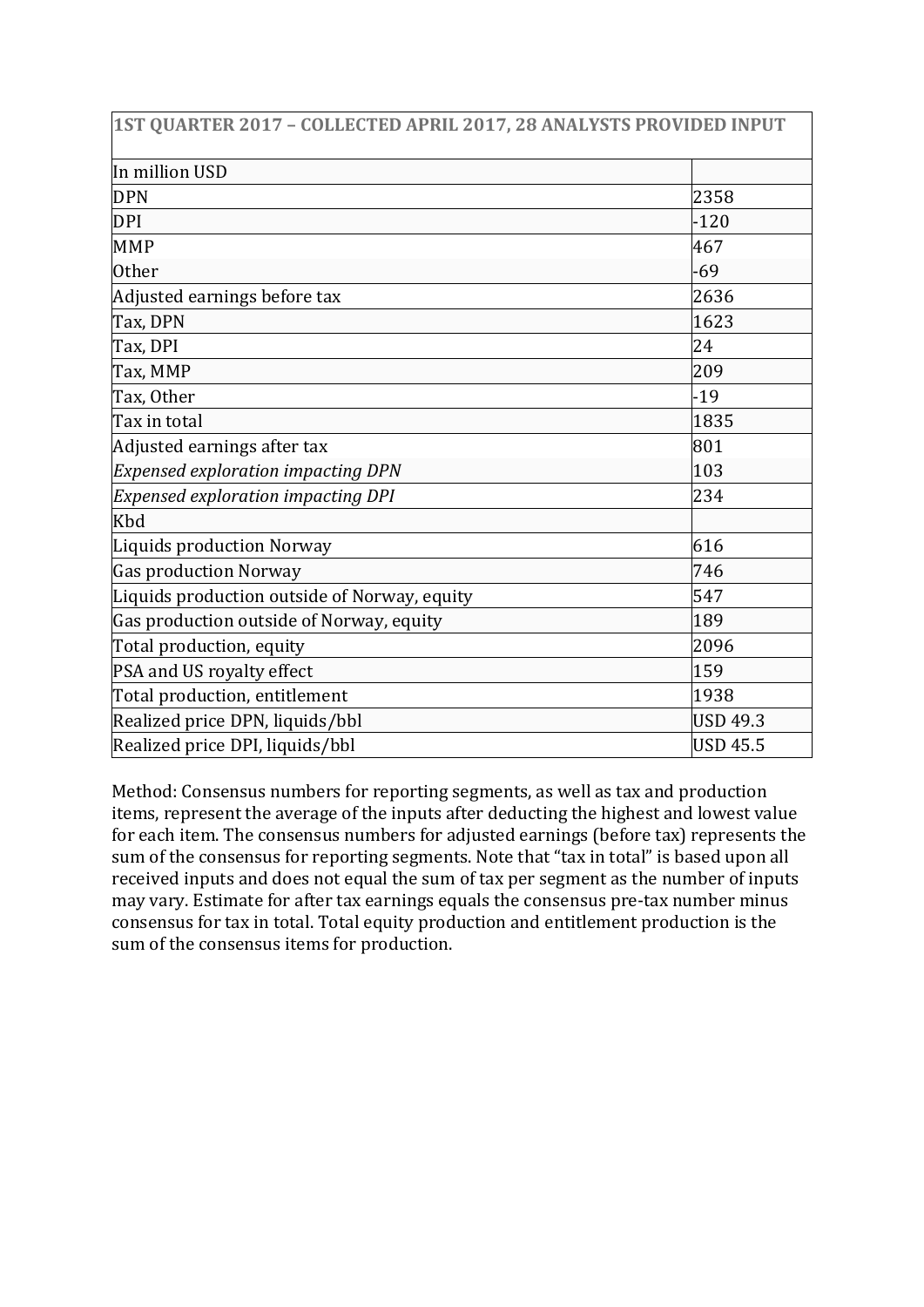|              |  | 4TH QUARTER 2016 - COLLECTED JANUARY 2016, 28 ANALYSTS PROVIDED |  |  |  |
|--------------|--|-----------------------------------------------------------------|--|--|--|
| <b>INPUT</b> |  |                                                                 |  |  |  |

| In million USD                               |                 |
|----------------------------------------------|-----------------|
| <b>DPN</b>                                   | 1869            |
| <b>DPI</b>                                   | $-172$          |
| <b>MMP</b>                                   | 438             |
| <b>Other</b>                                 | $-61$           |
| Adjusted earnings before tax                 | 2074            |
| Tax, DPN                                     | 1252            |
| Tax, DPI                                     | 38              |
| Tax, MMP                                     | 210             |
| Tax, Other                                   | $-13$           |
| Tax in total                                 | 1461            |
| Adjusted earnings after tax                  | 614             |
| <b>Expensed exploration impacting DPN</b>    | 106             |
| <b>Expensed exploration impacting DPI</b>    | 246             |
| Kbd                                          |                 |
| Liquids production Norway                    | 610             |
| <b>Gas production Norway</b>                 | 697             |
| Liquids production outside of Norway, equity | 577             |
| Gas production outside of Norway, equity     | 185             |
| Total production, equity                     | 2068            |
| PSA and US royalty effect                    | 155             |
| Total production, entitlement                | 1913            |
| Realized price DPN, liquids/bbl              | <b>USD 45.8</b> |
| Realized price DPI, liquids/bbl              | <b>USD 41.5</b> |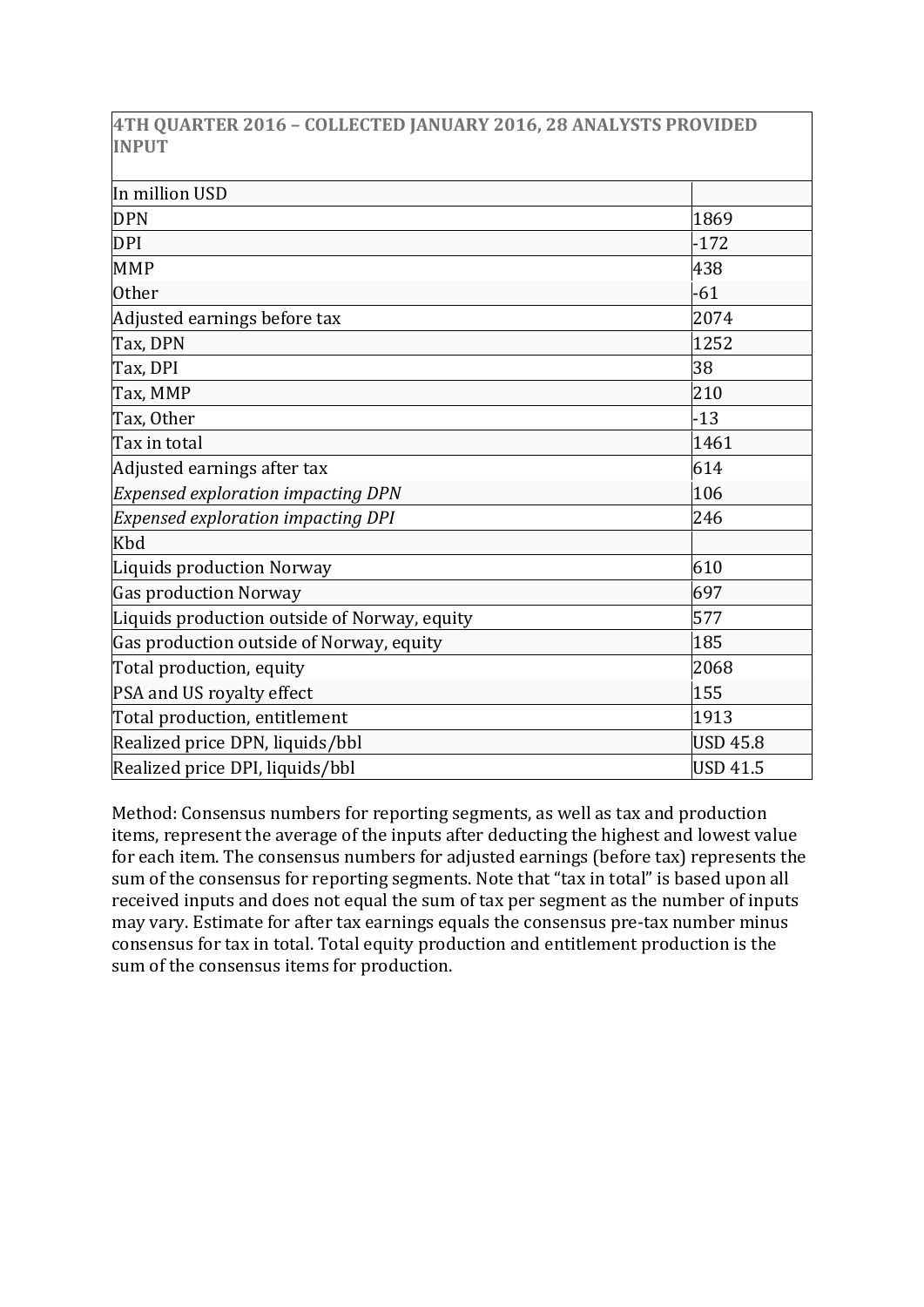**3RD QUARTER 2016 – COLLECTED OCTOBER 2016, 27 ANALYSTS PROVIDED INPUT**

| In million USD                               |                 |
|----------------------------------------------|-----------------|
| <b>DPN</b>                                   | 1031            |
| <b>DPI</b>                                   | $-359$          |
| <b>MMP</b>                                   | 340             |
| <b>Other</b>                                 | $-54$           |
| Adjusted earnings before tax                 | 957             |
| Tax, DPN                                     | 641             |
| Tax, DPI                                     | $-11$           |
| Tax, MMP                                     | 162             |
| Tax, Other                                   | $-17$           |
| Tax in total                                 | 775             |
| Adjusted earnings after tax                  | 182             |
| <b>Expensed exploration impacting DPN</b>    | 117             |
| <b>Expensed exploration impacting DPI</b>    | 219             |
| Kbd                                          |                 |
| <b>Liquids production Norway</b>             | 573             |
| Gas production Norway                        | 563             |
| Liquids production outside of Norway, equity | 560             |
| Gas production outside of Norway, equity     | 180             |
| Total production, equity                     | 1874            |
| PSA and US royalty effect                    | 145             |
| Total production, entitlement                | 1729            |
| Realized price DPN, liquids/bbl              | <b>USD 41,9</b> |
| Realized price DPI, liquids/bbl              | <b>USD 37.7</b> |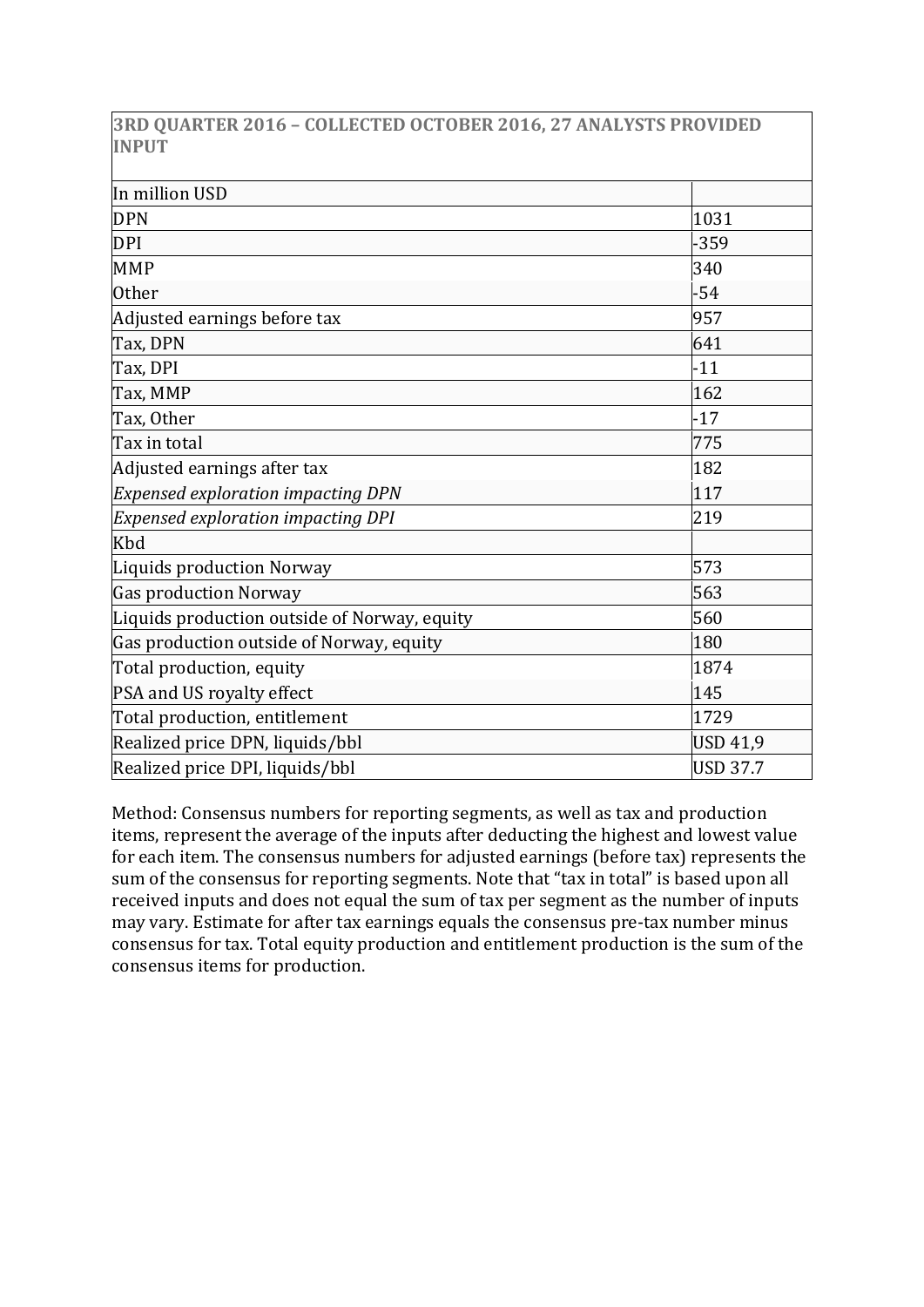| 2ND QUARTER 2016 - COLLECTED JULY 2016, 22 ANALYSTS PROVIDED INPUT |                 |
|--------------------------------------------------------------------|-----------------|
| In million USD                                                     |                 |
| <b>DPN</b>                                                         | 1359            |
| <b>DPI</b>                                                         | $-393$          |
| <b>MMP</b>                                                         | 442             |
| <b>Other</b>                                                       | $-43$           |
| Adjusted earnings before tax                                       | 1365            |
| Tax, DPN                                                           | 894             |
| Tax, DPI                                                           | $-14$           |
| Tax, MMP                                                           | 154             |
| Tax, Other                                                         | $-9$            |
| Tax in total                                                       | 1052            |
| Adjusted earnings after tax                                        | 313             |
| <b>Expensed exploration impacting DPN</b>                          | 95              |
| <b>Expensed exploration impacting DPI</b>                          | 237             |
| Kbd                                                                |                 |
| Liquids production Norway                                          | 580             |
| <b>Gas production Norway</b>                                       | 611             |
| Liquids production outside of Norway, equity                       | 555             |
| Gas production outside of Norway, equity                           | 170             |
| Total production, equity                                           | 1915            |
| PSA and US royalty effect                                          | 141             |
| Total production, entitlement                                      | 1774            |
| Realized price DPN, liquids/bbl                                    | <b>USD 42.3</b> |
| Realized price DPI, liquids/bbl                                    | <b>USD 37.5</b> |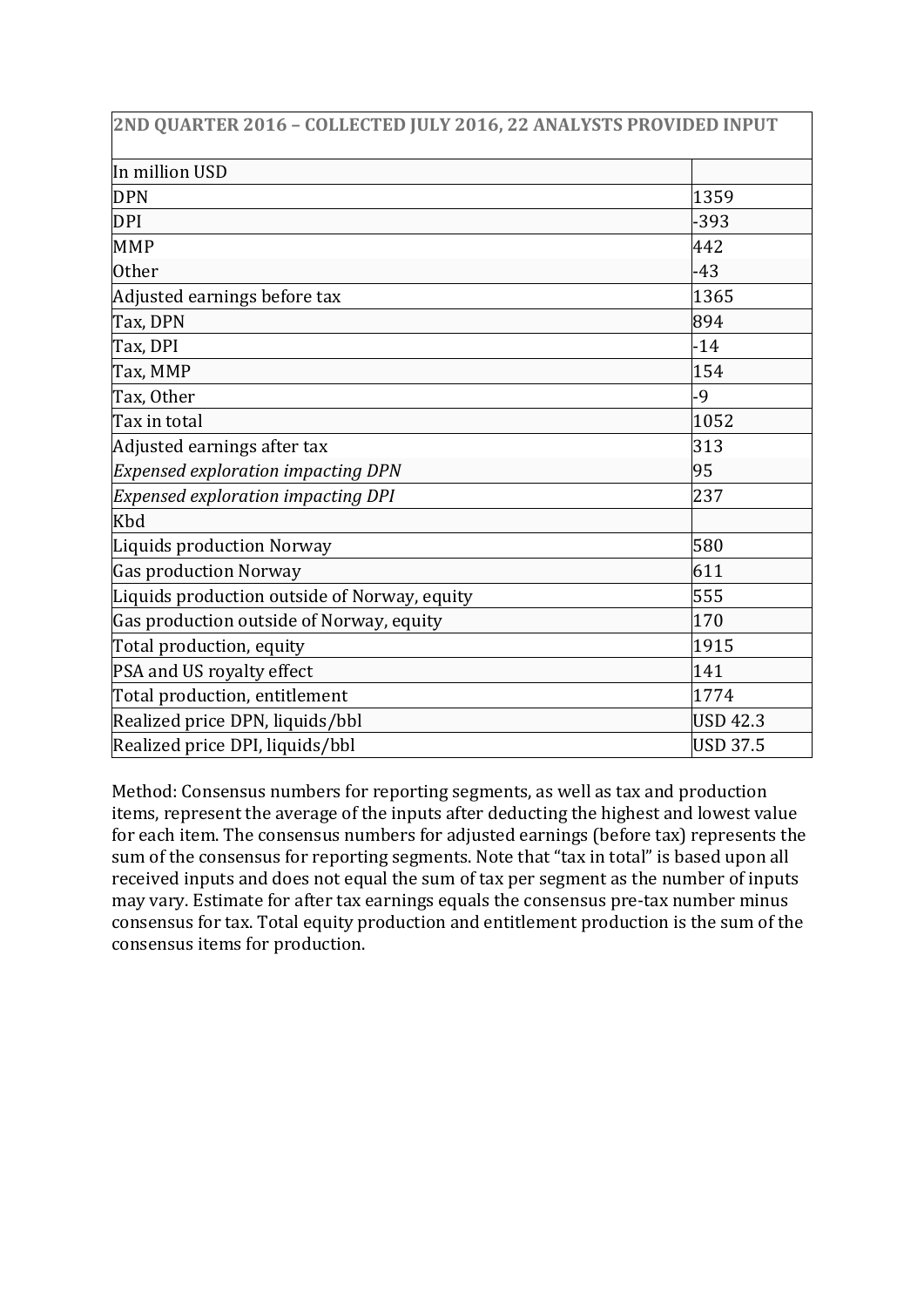| 1ST QUARTER 2016 - COLLECTED APRIL 2016, 26 ANALYSTS PROVIDED INPUT |                 |
|---------------------------------------------------------------------|-----------------|
| In billion USD                                                      |                 |
| <b>DPN</b>                                                          | 0.11            |
| <b>DPI</b>                                                          | $-0.81$         |
| <b>MMP</b>                                                          | 0.45            |
| <b>Other</b>                                                        | $-0.04$         |
| Adjusted earnings before tax                                        | 0.71            |
| Tax, DPN                                                            | 0.74            |
| Tax, DPI                                                            | $-0.05$         |
| Tax, MMP                                                            | 0.18            |
| Tax, Other                                                          | $-0.01$         |
| Tax in total                                                        | 0.75            |
| Adjusted earnings after tax                                         | $-0.04$         |
| <b>Expensed exploration impacting DPN</b>                           | 0.09            |
| <b>Expensed exploration impacting DPI</b>                           | 0.2             |
| Kbd                                                                 |                 |
| Liquids production Norway                                           | 605             |
| <b>Gas production Norway</b>                                        | 691             |
| Liquids production outside of Norway, equity                        | 566             |
| Gas production outside of Norway, equity                            | 167             |
| Total production, equity                                            | 2027            |
| PSA and US royalty effect                                           | 132             |
| Total production, entitlement                                       | 1895            |
| Realized price DPN, liquids/bbl                                     | <b>USD 31.8</b> |
| Realized price DPI, liquids/bbl                                     | <b>USD 28.1</b> |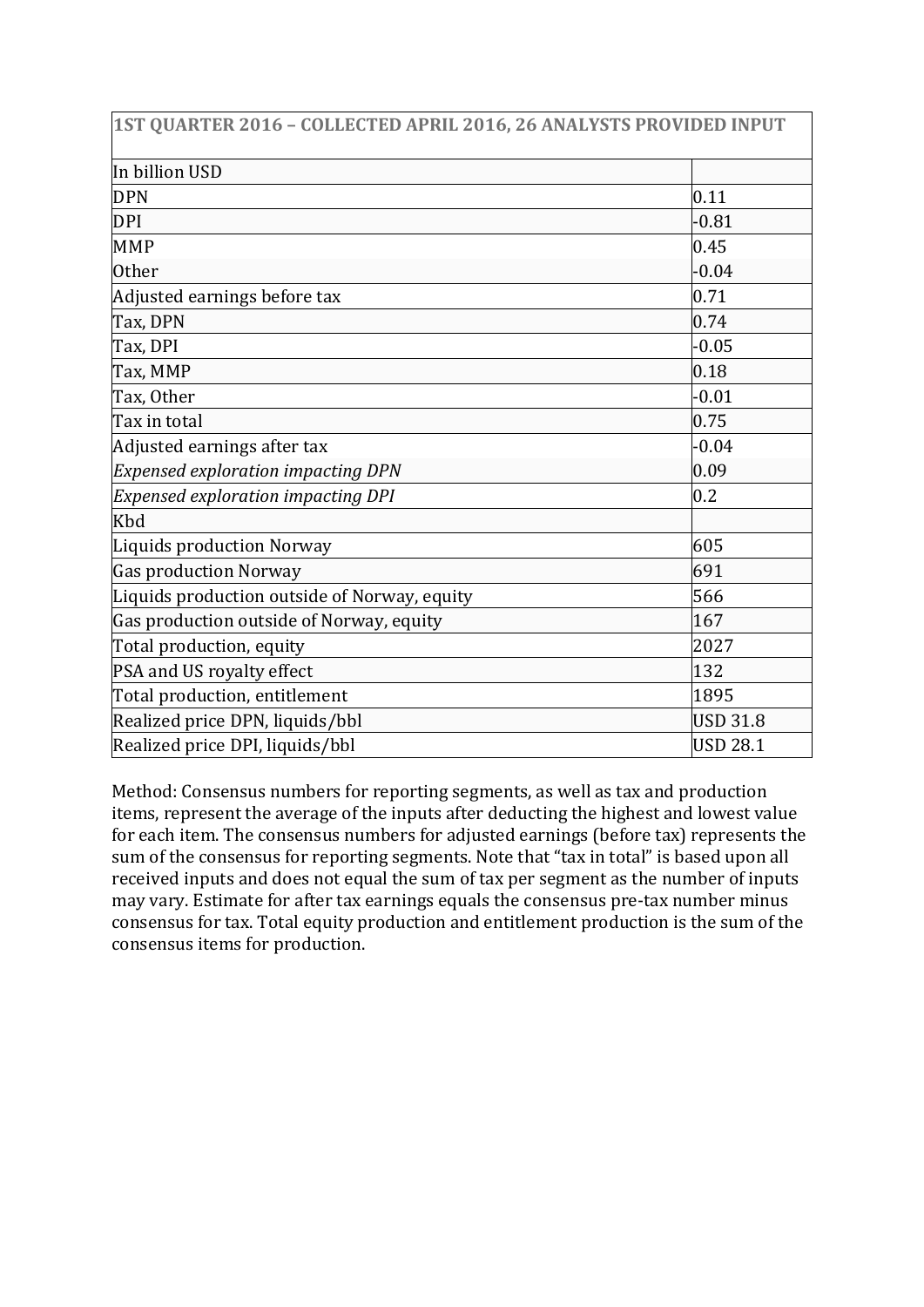# Consensus

Every quarter ahead of the earnings announcement, Statoil will collect earnings and production estimates from the equity analysts currently covering the company. These numbers become a proxy for what the market expects in terms of Statoil's results.

| 4th quarter 2015 - Collected January 2016, 28 analysts provided input |                 |
|-----------------------------------------------------------------------|-----------------|
| In billion NOK                                                        |                 |
| <b>DPN</b>                                                            | 14,6            |
| <b>DPI</b>                                                            | $-5,3$          |
| <b>MMP</b>                                                            | 4,9             |
| Other                                                                 | $-0,4$          |
| Adjusted earnings before tax                                          | 13,8            |
| Tax                                                                   | 10,7            |
| Adjusted earnings after tax                                           | 3,1             |
| Expensed exploration impacting DPN                                    | 1,2             |
| Expensed exploration impacting INT                                    | 2,4             |
| Kbd                                                                   |                 |
| Liquids production Norway                                             | 606             |
| Gas production Norway                                                 | 692             |
| Liquids production outside of Norway, equity                          | 569             |
| Gas production outside of Norway, equity                              | 170             |
| Total production, equity                                              | 2036            |
| PSA and US royalty effect                                             | 160             |
| Total production, entitlement                                         | 1876            |
| Realized price DPN, liquids/bbl                                       | <b>USD 39,8</b> |
| Realized price DPI, liquids/bbl                                       | <b>USD 36,0</b> |
|                                                                       |                 |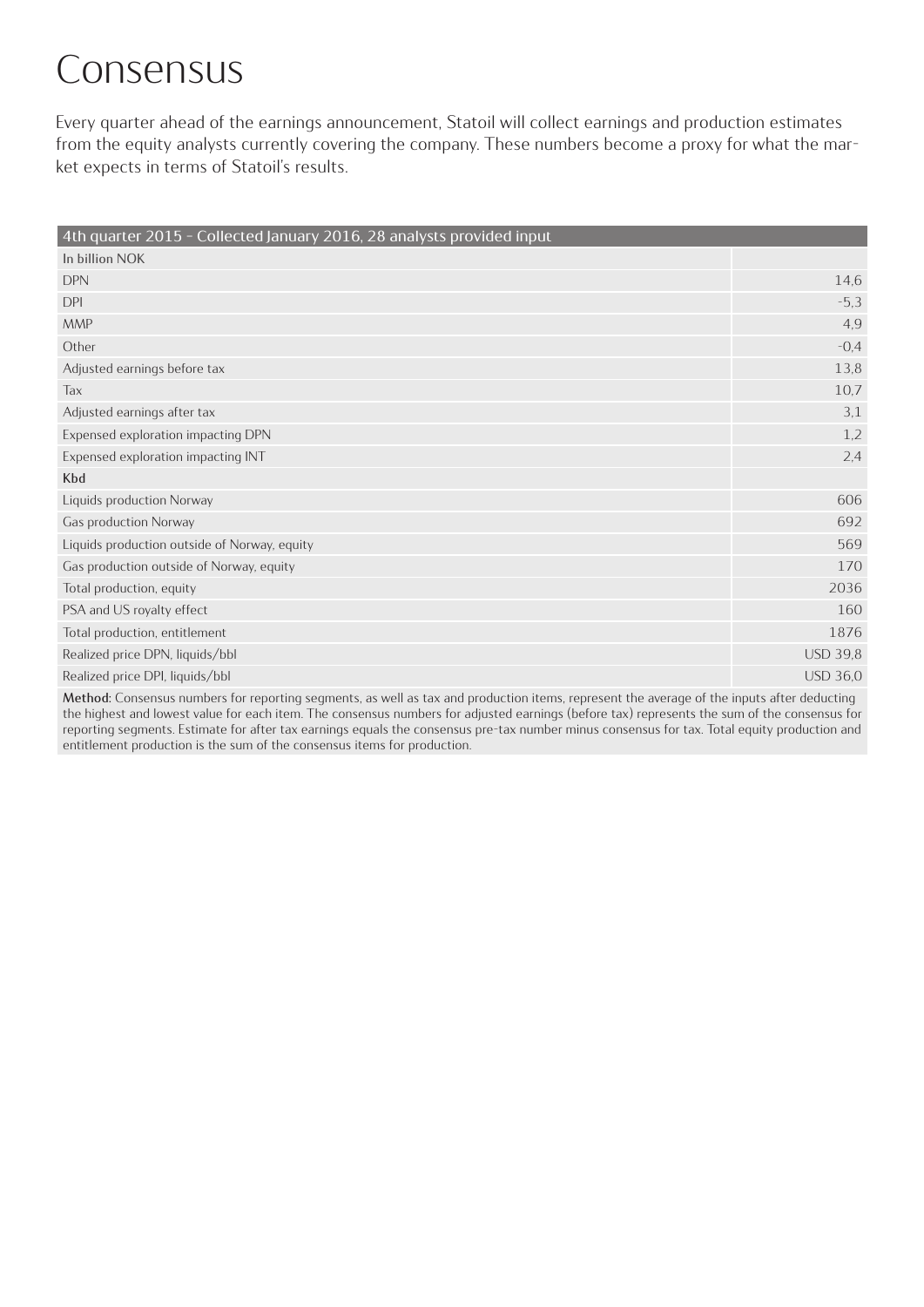| 15,2            |
|-----------------|
| $-2,4$          |
| 5,0             |
| $-0,3$          |
| 17,5            |
| 12,3            |
| 5,2             |
| 1,1             |
| 2,5             |
|                 |
| 585             |
| 589             |
| 560             |
| 162             |
| 1896            |
| 159             |
| 1737            |
| <b>USD 46,1</b> |
| <b>USD 42,6</b> |
|                 |

#### **2nd quarter 2015 – Collected July 2015, 33 analysts provided input**

| In billion NOK                               |                 |
|----------------------------------------------|-----------------|
| <b>DPN</b>                                   | 16,4            |
| International                                | $-0,5$          |
| <b>MPR</b>                                   | 3,9             |
| Other                                        | $-0,3$          |
| Adjusted earnings before tax                 | 19,5            |
| Tax                                          | 13,6            |
| Adjusted earnings after tax                  | 5,9             |
| Expensed exploration impacting DPN           | 1,3             |
| Expensed exploration impacting INT           | 2,1             |
| Kbd                                          |                 |
| Liquids production Norway                    | 573             |
| Gas production Norway                        | 550             |
| Liquids production outside of Norway, equity | 561             |
| Gas production outside of Norway, equity     | 164             |
| Total production, equity                     | 1848            |
| PSA and US royalty effect                    | 170             |
| Total production, entitlement                | 1678            |
| Realized price, liquids/bbl                  | <b>USD 54.7</b> |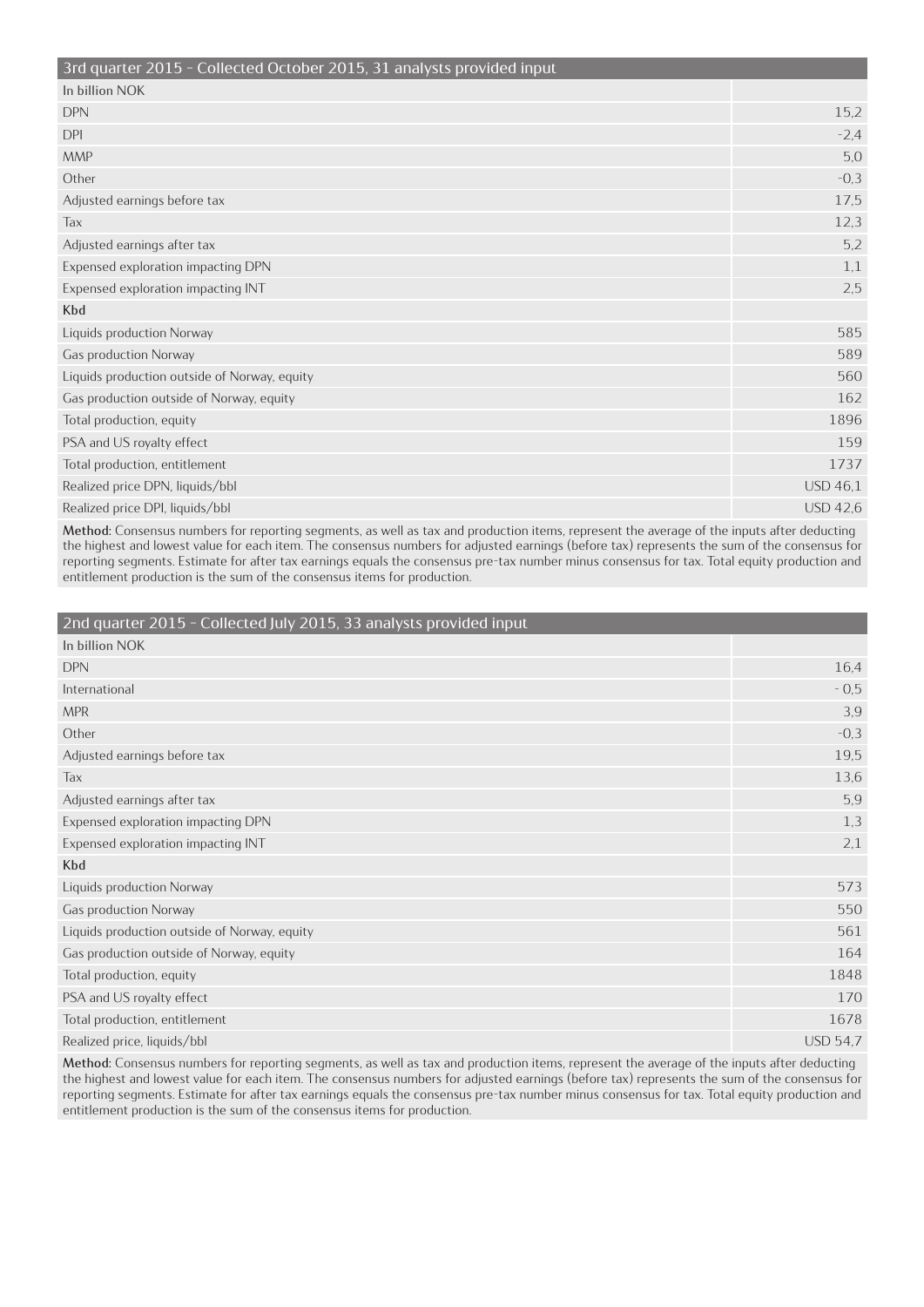|  | 1st quarter 2015 - Collected April 2015, 32 analysts provided input |  |  |  |
|--|---------------------------------------------------------------------|--|--|--|
|  |                                                                     |  |  |  |

| 150 gaartei 2015 - Concetta April 2015, 52 anarysts provided input |                 |
|--------------------------------------------------------------------|-----------------|
| In billion NOK                                                     |                 |
| <b>DPN</b>                                                         | 17,2            |
| International                                                      | $-3,8$          |
| <b>MPR</b>                                                         | 4,3             |
| Other                                                              | $-0,2$          |
| Adjusted earnings before tax                                       | 17,5            |
| Tax                                                                | 12,9            |
| Adjusted earnings after tax                                        | 4,6             |
| Expensed exploration impacting DPN                                 | 1,4             |
| Expensed exploration impacting INT                                 | 2,5             |
| Kbd                                                                |                 |
| Liquids production Norway                                          | 598             |
| Gas production Norway                                              | 681             |
| Liquids production outside of Norway, equity                       | 564             |
| Gas production outside of Norway, equity                           | 201             |
| Total production, equity                                           | 2044            |
| PSA and US royalty effect                                          | 162             |
| Total production, entitlement                                      | 1882            |
| Realized price, liquids/bbl                                        | <b>USD 47,0</b> |
|                                                                    |                 |

| 4th quarter 2014 - Collected January 2015, 31 analysts provided input |                 |
|-----------------------------------------------------------------------|-----------------|
| In billion NOK                                                        |                 |
| <b>DPN</b>                                                            | 22,3            |
| International                                                         | 0,4             |
| <b>MPR</b>                                                            | 3,8             |
| Other                                                                 | $-0,2$          |
| Adjusted earnings before tax                                          | 26,3            |
| Tax                                                                   | 18,4            |
| Adjusted earnings after tax                                           | 7,9             |
| Expensed exploration impacting DPN                                    | 1,5             |
| Expensed exploration impacting INT                                    | 3,1             |
| Kbd                                                                   |                 |
| Liquids production Norway                                             | 601             |
| Gas production Norway                                                 | 632             |
| Liquids production outside of Norway, equity                          | 560             |
| Gas production outside of Norway, equity                              | 197             |
| Total production, equity                                              | 1990            |
| PSA and US royalty effect                                             | 189             |
| Total production, entitlement                                         | 1801            |
| Realized price, liquids/bbl                                           | <b>USD 68,0</b> |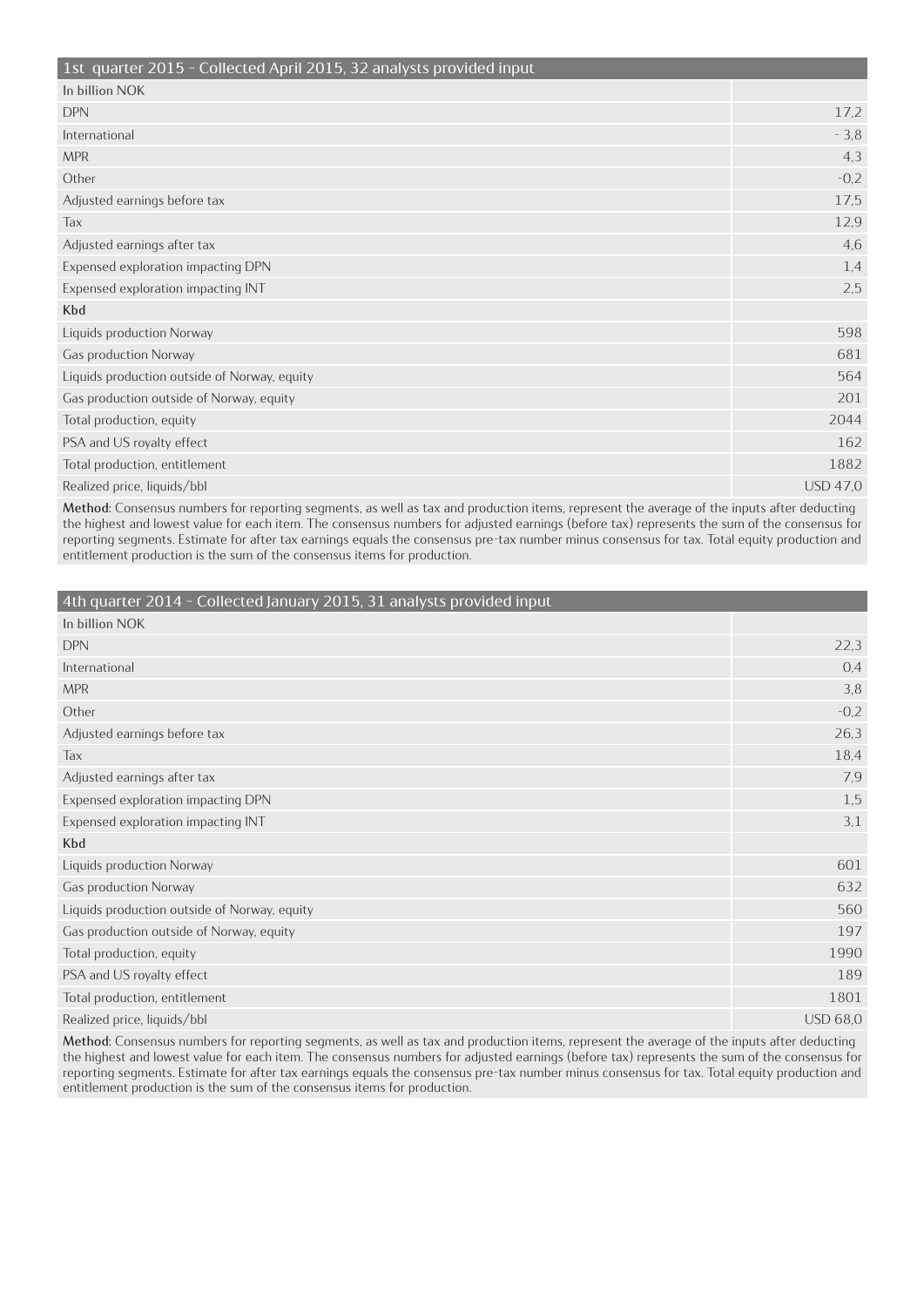| 3rd quarter 2014 - Collected October 2014, 26 analysts provided input |                 |
|-----------------------------------------------------------------------|-----------------|
| In billion NOK                                                        |                 |
| <b>DPN</b>                                                            | 23,4            |
| International                                                         | 5,0             |
| <b>MPR</b>                                                            | 2,8             |
| Other                                                                 | $-0,2$          |
| Adjusted earnings before tax                                          | 31,0            |
| Tax                                                                   | 21,6            |
| Adjusted earnings after tax                                           | 9,4             |
| Expensed exploration impacting DPN                                    | 1,5             |
| Expensed exploration impacting INT                                    | 2,8             |
| Kbd                                                                   |                 |
| Liquids production Norway                                             | 562             |
| Gas production Norway                                                 | 508             |
| Liquids production outside of Norway, equity                          | 528             |
| Gas production outside of Norway, equity                              | 198             |
| Total production, equity                                              | 1796            |
| PSA and US royalty effect                                             | 196             |
| Total production, entitlement                                         | 1600            |
| Realized price, liquids/bbl                                           | <b>USD 94,5</b> |

| 2nd quarter 2014 - Collected July 2014, 25 analysts provided input |                  |
|--------------------------------------------------------------------|------------------|
| In billion NOK                                                     |                  |
| <b>DPN</b>                                                         | 28,0             |
| International                                                      | 6,1              |
| <b>MPR</b>                                                         | 2,4              |
| Other                                                              | $-0,3$           |
| Adjusted earnings before tax                                       | 36,2             |
| Tax                                                                | 25,4             |
| Adjusted earnings after tax                                        | 10,8             |
| Expensed exploration impacting DPN                                 | 1,5              |
| Expensed exploration impacting INT                                 | 2,8              |
| Kbd                                                                |                  |
| Liquids production Norway                                          | 560              |
| Gas production Norway                                              | 556              |
| Liquids production outside of Norway, equity                       | 519              |
| Gas production outside of Norway, equity                           | 197              |
| Total production, equity                                           | 1832             |
| PSA and US royalty effect                                          | 200              |
| Total production, entitlement                                      | 1632             |
| Realized price, liquids/bbl                                        | <b>USD 101,3</b> |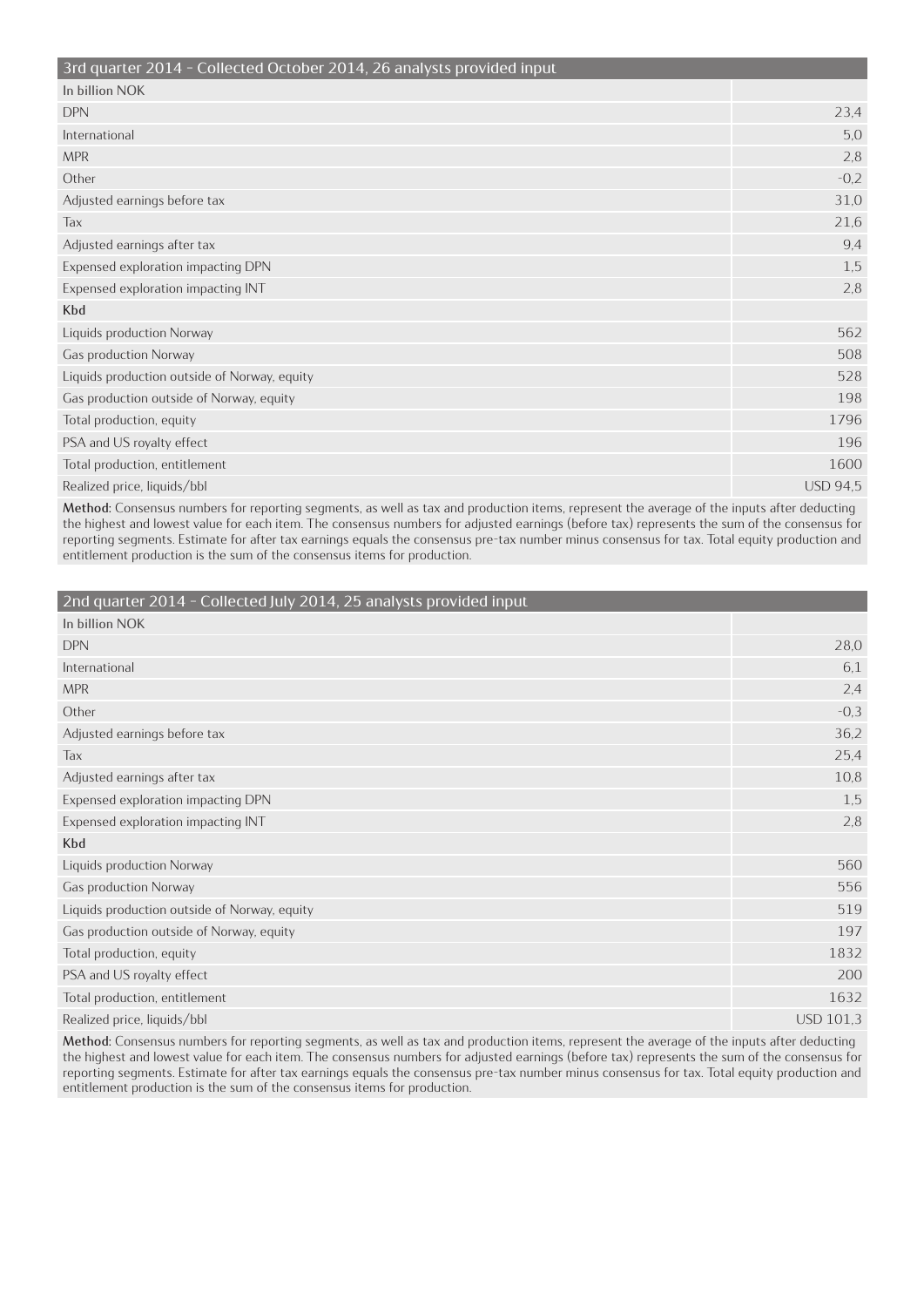| 1st quarter 2014 - Collected April 2014, 29 analysts provided input |                 |
|---------------------------------------------------------------------|-----------------|
| In billion NOK                                                      |                 |
| <b>DPN</b>                                                          | 33,5            |
| International                                                       | 5,6             |
| <b>MPR</b>                                                          | 3,2             |
| Other                                                               | $-0,1$          |
| Adjusted earnings before tax                                        | 42,2            |
| Tax                                                                 | 29,7            |
| Adjusted earnings after tax                                         | 12,5            |
| Expensed exploration impacting DPN                                  | 1,3             |
| Expensed exploration impacting INT                                  | 2,9             |
| Kbd                                                                 |                 |
| Liquids production Norway                                           | 578             |
| Gas production Norway                                               | 657             |
| Liquids production outside of Norway, equity                        | 528             |
| Gas production outside of Norway, equity                            | 203             |
| Total production, equity                                            | 1966            |
| PSA-effect                                                          | 171             |
| Total production, entitlement                                       | 1795            |
| Realized price, liquids/bbl                                         | <b>USD 99,7</b> |
| Price, gas/scm                                                      | <b>NOK 1,98</b> |

| 4th quarter 2013 - Collected January 2014, 32 analysts provided input |                  |
|-----------------------------------------------------------------------|------------------|
| In billion NOK                                                        |                  |
| <b>DPN</b>                                                            | 34,5             |
| International                                                         | 6,6              |
| <b>MPR</b>                                                            | 3,0              |
| Other                                                                 | $-0,1$           |
| Adjusted earnings before tax                                          | 44,0             |
| Tax                                                                   | 31,2             |
| Adjusted earnings after tax                                           | 12,8             |
| Expensed exploration impacting DPN                                    | 1,5              |
| Expensed exploration impacting INT                                    | 3,3              |
| Kbd                                                                   |                  |
| Liquids production Norway                                             | 582              |
| Gas production Norway                                                 | 650              |
| Liquids production outside of Norway, equity                          | 544              |
| Gas production outside of Norway, equity                              | 193              |
| Total production, equity                                              | 1969             |
| PSA-effect                                                            | 181              |
| Total production, entitlement                                         | 1788             |
| Realized price, liquids/bbl                                           | <b>USD 101,4</b> |
| Price, gas/scm                                                        | <b>NOK 2,06</b>  |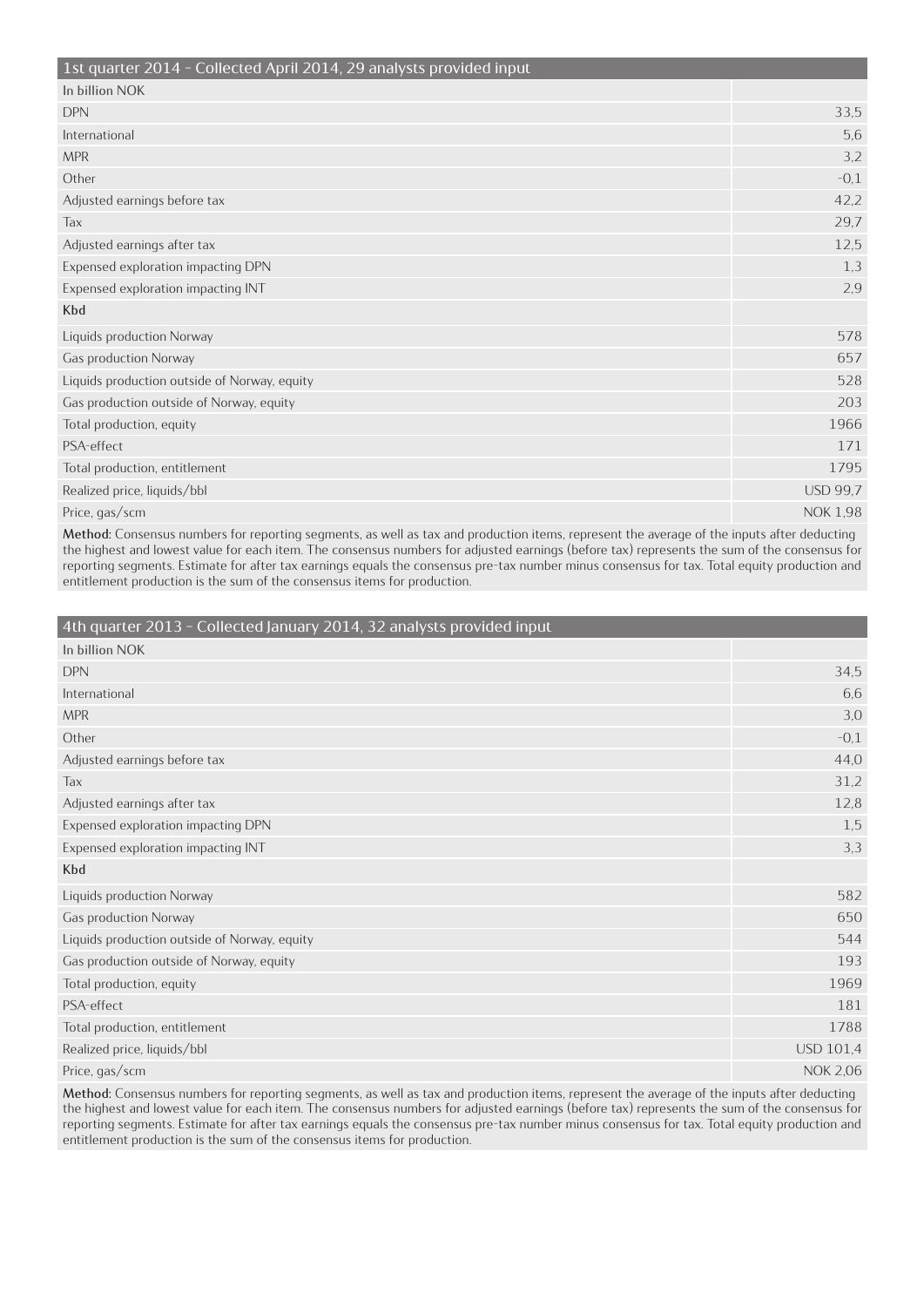| 3rd quarter 2013 - Collected October 2013, 28 analysts provided input |                 |
|-----------------------------------------------------------------------|-----------------|
| In billion NOK                                                        |                 |
| <b>DPN</b>                                                            | 31,1            |
| International                                                         | 6,8             |
| <b>MPR</b>                                                            | 1,9             |
| Other                                                                 | $-0,1$          |
| Adjusted earnings before tax                                          | 39.7            |
| Tax                                                                   | 27,9            |
| Adjusted earnings after tax                                           | 11,8            |
| Expensed exploration impacting DPN                                    | 1,2             |
| Expensed exploration impacting INT                                    | 3,0             |
| Kbd                                                                   |                 |
| Liquids production Norway                                             | 572             |
| Gas production Norway                                                 | 561             |
| Liquids production outside of Norway, equity                          | 540             |
| Gas production outside of Norway, equity                              | 171             |
| Total production, equity                                              | 1844            |
| PSA-effect                                                            | 186             |
| Total production, entitlement                                         | 1658            |
| Realized price, liquids/bbl                                           | USD 101,14      |
| Price, gas/scm                                                        | <b>NOK 1,98</b> |

| 2nd quarter 2013 - Collected July 2013, 30 analysts provided input |                  |
|--------------------------------------------------------------------|------------------|
| In billion NOK                                                     |                  |
| <b>DPN</b>                                                         | 32,8             |
| International                                                      | 4,9              |
| <b>MPR</b>                                                         | 2,9              |
| Other                                                              | $-0,1$           |
| Adjusted earnings before tax                                       | 40,5             |
| Tax                                                                | 28,9             |
| Adjusted earnings after tax                                        | 11,6             |
| Expensed exploration impacting DPN                                 | 1,1              |
| Expensed exploration impacting INT                                 | 2,7              |
| Kbd                                                                |                  |
| Liquids production Norway                                          | 592              |
| Gas production Norway                                              | 632              |
| Liquids production outside of Norway, equity                       | 513              |
| Gas production outside of Norway, equity                           | 175              |
| Total production, equity                                           | 1912             |
| PSA-effect                                                         | 186              |
| Total production, entitlement                                      | 1726             |
| Realized price, liquids/bbl                                        | <b>USD 95,45</b> |
| Price, gas/scm                                                     | <b>NOK 2,07</b>  |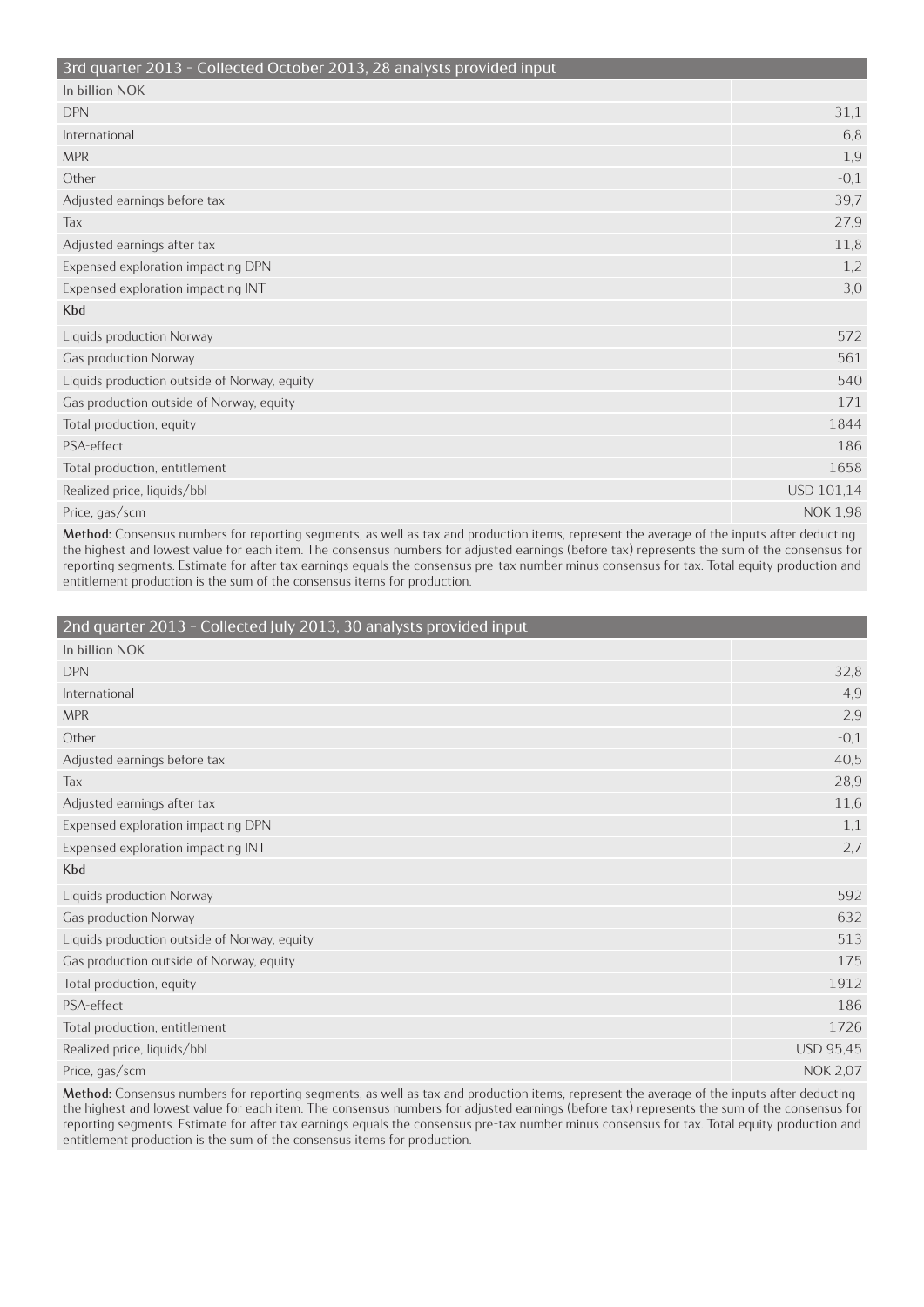| 1st quarter 2013 - Collected April 2013, 33 analysts provided input |                  |
|---------------------------------------------------------------------|------------------|
| In billion NOK                                                      |                  |
| <b>DPN</b>                                                          | 37,4             |
| International                                                       | 6,1              |
| <b>MPR</b>                                                          | 4,2              |
| Other                                                               | $-0,1$           |
| Adjusted earnings before tax                                        | 47,6             |
| Tax                                                                 | 33,9             |
| Adjusted earnings after tax                                         | 13,7             |
| Expensed exploration impacting DPN                                  | 1,2              |
| Expensed exploration impacting INT                                  | 2,9              |
| Kbd                                                                 |                  |
| Liquids production Norway                                           | 594              |
| Gas production Norway                                               | 712              |
| Liquids production outside of Norway, equity                        | 524              |
| Gas production outside of Norway, equity                            | 157              |
| Total production, equity                                            | 1987             |
| PSA-effect                                                          | 188              |
| Total production, entitlement                                       | 1799             |
| Realized price, liquids/bbl                                         | <b>USD 104,7</b> |
| Price, gas/scm                                                      | <b>NOK 2,21</b>  |

| 4th quarter 2012 - Collected January 2013, 33 analysts provided input |                 |
|-----------------------------------------------------------------------|-----------------|
| In billion NOK                                                        |                 |
| <b>DPN</b>                                                            | 37,0            |
| International                                                         | 5,4             |
| <b>MPR</b>                                                            | 4,0             |
| Other                                                                 | $-0,1$          |
| Adjusted earnings before tax                                          | 46,3            |
| Tax                                                                   | 34,0            |
| Adjusted earnings after tax                                           | 12,3            |
| Expensed exploration impacting DPN                                    | 1,1             |
| Expensed exploration impacting INT                                    | 2,9             |
| Kbd                                                                   |                 |
| Liquids production Norway                                             | 598             |
| Gas production Norway                                                 | 737             |
| Liquids production outside of Norway, equity                          | 518             |
| Gas production outside of Norway, equity                              | 150             |
| Total production, equity                                              | 2003            |
| PSA-effect                                                            | 196             |
| Total production, entitlement                                         | 1807            |
| Realized price, liquids/bbl                                           | USD 102,0       |
| Price, gas/scm                                                        | <b>NOK 2,25</b> |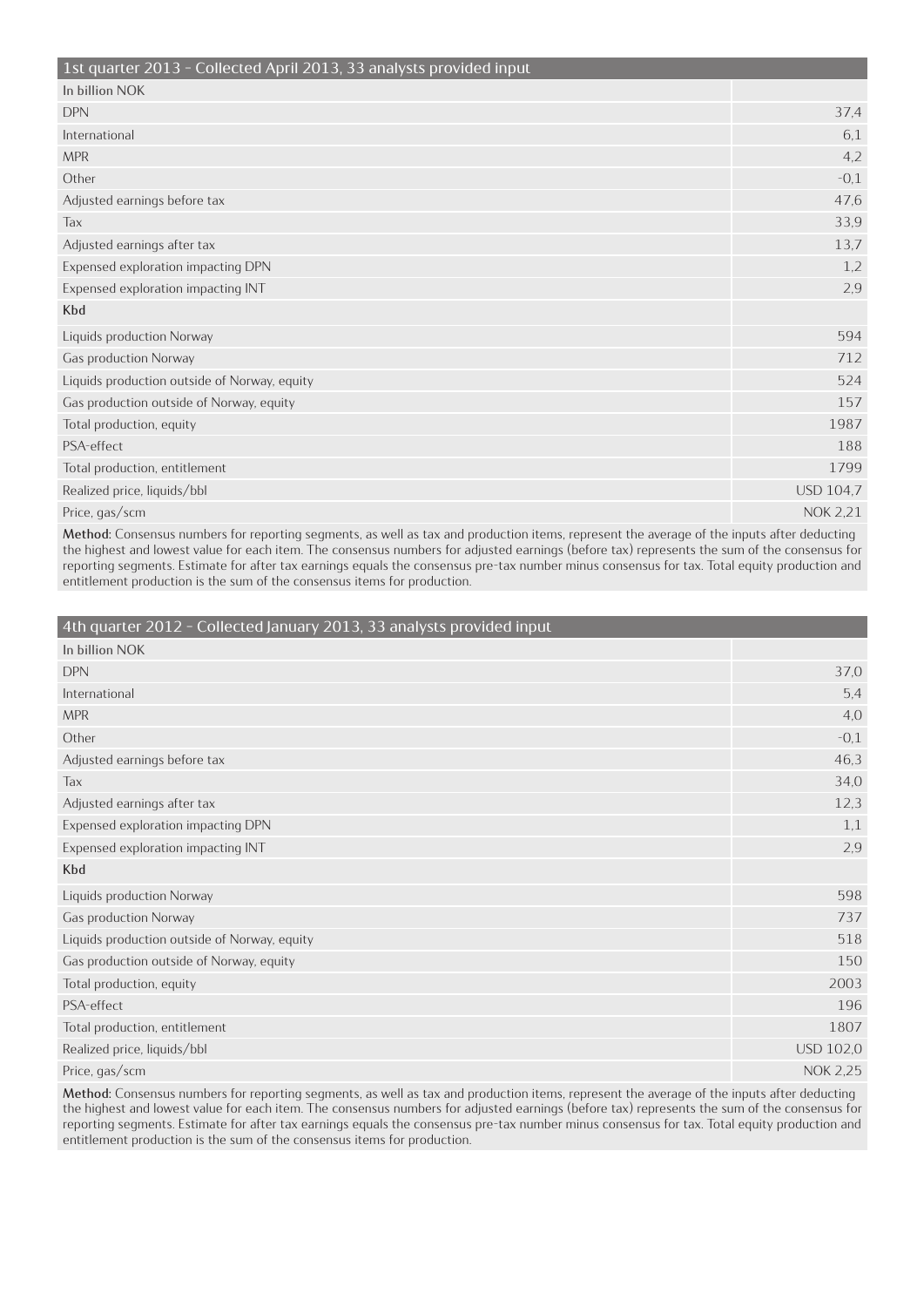| 3rd quarter 2012 - Collected October 2012, 33 analysts provided input |              |
|-----------------------------------------------------------------------|--------------|
| In billion NOK                                                        |              |
| <b>DPN</b>                                                            | 34,4         |
| International                                                         | 5,5          |
| <b>MPR</b>                                                            | 3,0          |
| Other                                                                 | $-0,1$       |
| Adjusted earnings before tax                                          | 42,8         |
| Tax                                                                   | 30,6         |
| Adjusted earnings after tax                                           | 12,2         |
| Expensed exploration impacting DPN                                    | 0,9          |
| Expensed exploration impacting INT                                    | 2,4          |
| Kbd                                                                   |              |
| Liquids production Norway                                             | 598          |
| Gas production Norway                                                 | 565          |
| Liquids production outside of Norway, equity                          | 519          |
| Gas production outside of Norway, equity                              | 140          |
| Total production, equity                                              | 1822         |
| PSA-effect                                                            | 205          |
| Total production, entitlement                                         | 1617         |
| Realized price, liquids                                               | USD 101,7/b  |
| Price, gas                                                            | NOK 2,13/scm |

| 2nd quarter 2012 - Collected July 2012, 35 analysts provided input |              |
|--------------------------------------------------------------------|--------------|
| In billion NOK                                                     |              |
| <b>DPN</b>                                                         | 38,8         |
| International                                                      | 5,9          |
| <b>MPR</b>                                                         | 2,7          |
| <b>SFR</b>                                                         | 0,4          |
| Other                                                              | 0,0          |
| Adjusted earnings before tax                                       | 47,8         |
| Tax                                                                | 34,2         |
| Adjusted earnings after tax                                        | 13,6         |
| Expensed exploration impacting DPN                                 | 0,9          |
| <b>Expensed exploration impacting INT</b>                          | 2,5          |
| Kbd                                                                |              |
| Liquids production Norway                                          | 663          |
| Gas production Norway                                              | 627          |
| Liquids production outside of Norway, equity                       | 497          |
| Gas production outside of Norway, equity                           | 138          |
| Total production, equity                                           | 1925         |
| PSA-effect                                                         | 215          |
| Total production, entitlement                                      | 1710         |
| Realized price, liquids                                            | USD 102,5/b  |
| Price, gas                                                         | NOK 2,28/scm |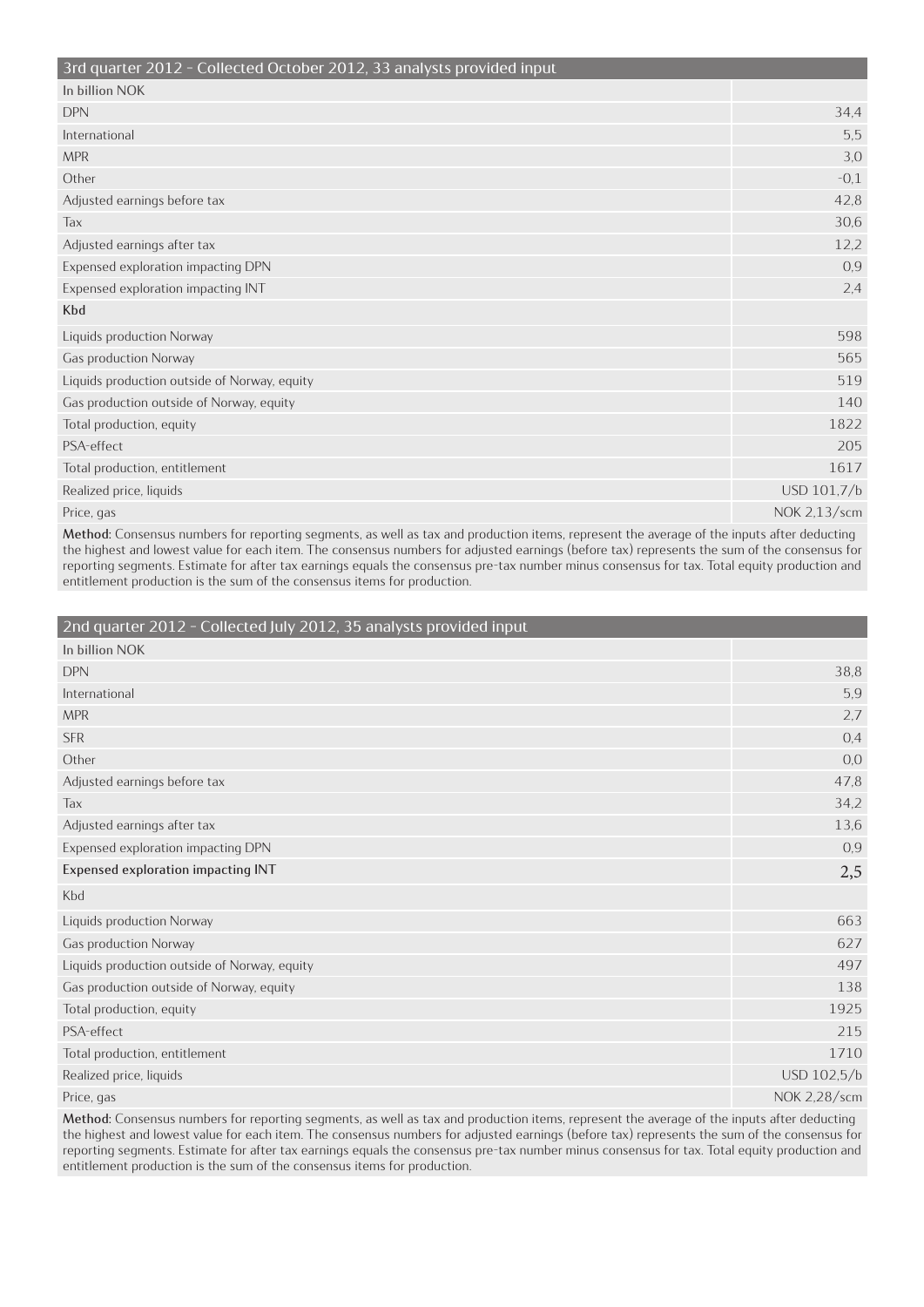| In billion NOK<br><b>DPN</b><br>44,3<br>International<br>5,8<br><b>MPR</b><br>2,9<br>0,4<br><b>SFR</b><br>$-0,1$<br>Other<br>Adjusted earnings before tax<br>53,5<br>38,2<br>Tax<br>Adjusted earnings after tax<br>15,1<br>Expensed exploration impacting DPN<br>1,4<br>Expensed exploration impacting INT<br>2,2<br>Kbd<br>690<br>Liquids production Norway<br>Gas production Norway<br>779<br>471<br>Liquids production outside of Norway, equity<br>131<br>Gas production outside of Norway, equity<br>2072<br>Total production, equity<br>PSA-effect<br>205<br>1866<br>Total production, entitlement<br>USD 111,2/b<br>Realized price, liquids<br>NOK 2,27/scm<br>Price, gas | 1st quarter 2012 - Collected April 2012, 32 analysts provided input |  |
|----------------------------------------------------------------------------------------------------------------------------------------------------------------------------------------------------------------------------------------------------------------------------------------------------------------------------------------------------------------------------------------------------------------------------------------------------------------------------------------------------------------------------------------------------------------------------------------------------------------------------------------------------------------------------------|---------------------------------------------------------------------|--|
|                                                                                                                                                                                                                                                                                                                                                                                                                                                                                                                                                                                                                                                                                  |                                                                     |  |
|                                                                                                                                                                                                                                                                                                                                                                                                                                                                                                                                                                                                                                                                                  |                                                                     |  |
|                                                                                                                                                                                                                                                                                                                                                                                                                                                                                                                                                                                                                                                                                  |                                                                     |  |
|                                                                                                                                                                                                                                                                                                                                                                                                                                                                                                                                                                                                                                                                                  |                                                                     |  |
|                                                                                                                                                                                                                                                                                                                                                                                                                                                                                                                                                                                                                                                                                  |                                                                     |  |
|                                                                                                                                                                                                                                                                                                                                                                                                                                                                                                                                                                                                                                                                                  |                                                                     |  |
|                                                                                                                                                                                                                                                                                                                                                                                                                                                                                                                                                                                                                                                                                  |                                                                     |  |
|                                                                                                                                                                                                                                                                                                                                                                                                                                                                                                                                                                                                                                                                                  |                                                                     |  |
|                                                                                                                                                                                                                                                                                                                                                                                                                                                                                                                                                                                                                                                                                  |                                                                     |  |
|                                                                                                                                                                                                                                                                                                                                                                                                                                                                                                                                                                                                                                                                                  |                                                                     |  |
|                                                                                                                                                                                                                                                                                                                                                                                                                                                                                                                                                                                                                                                                                  |                                                                     |  |
|                                                                                                                                                                                                                                                                                                                                                                                                                                                                                                                                                                                                                                                                                  |                                                                     |  |
|                                                                                                                                                                                                                                                                                                                                                                                                                                                                                                                                                                                                                                                                                  |                                                                     |  |
|                                                                                                                                                                                                                                                                                                                                                                                                                                                                                                                                                                                                                                                                                  |                                                                     |  |
|                                                                                                                                                                                                                                                                                                                                                                                                                                                                                                                                                                                                                                                                                  |                                                                     |  |
|                                                                                                                                                                                                                                                                                                                                                                                                                                                                                                                                                                                                                                                                                  |                                                                     |  |
|                                                                                                                                                                                                                                                                                                                                                                                                                                                                                                                                                                                                                                                                                  |                                                                     |  |
|                                                                                                                                                                                                                                                                                                                                                                                                                                                                                                                                                                                                                                                                                  |                                                                     |  |
|                                                                                                                                                                                                                                                                                                                                                                                                                                                                                                                                                                                                                                                                                  |                                                                     |  |
|                                                                                                                                                                                                                                                                                                                                                                                                                                                                                                                                                                                                                                                                                  |                                                                     |  |
|                                                                                                                                                                                                                                                                                                                                                                                                                                                                                                                                                                                                                                                                                  |                                                                     |  |